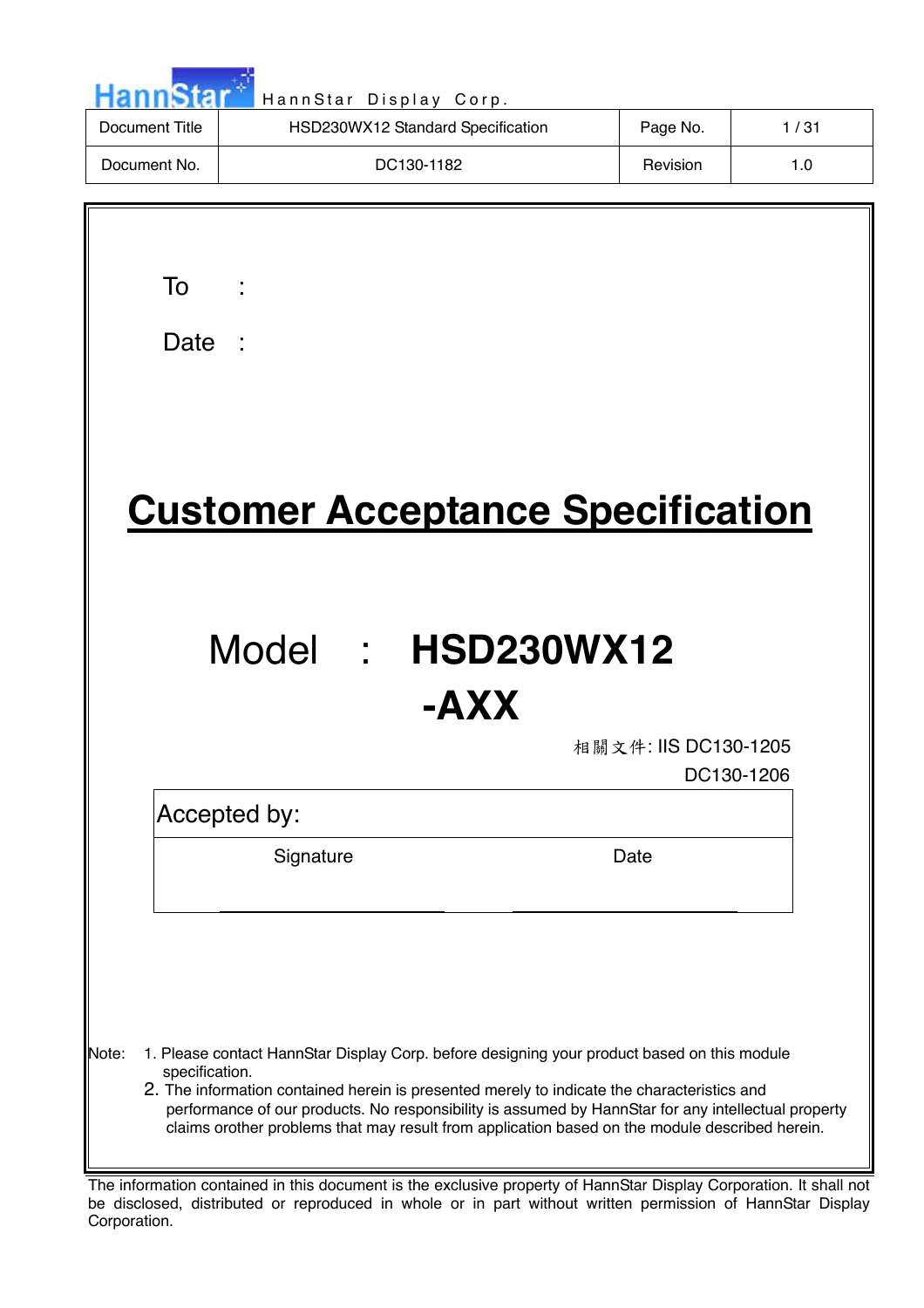| <b>Hannstal</b> |  |  |  |
|-----------------|--|--|--|

Г

# HannStar Display Corp.

| Document Title | HSD230WX12 Standard Specification | Page No. | 2/31 |
|----------------|-----------------------------------|----------|------|
| Document No.   | DC130-1182                        | Revision |      |

| <b>Record of Revisions</b> |                        |             |                                                                                              |  |  |  |
|----------------------------|------------------------|-------------|----------------------------------------------------------------------------------------------|--|--|--|
| Rev.                       |                        |             |                                                                                              |  |  |  |
| $1.0\,$                    | Date<br>June 1st, 2005 | Updated No. | Description of change<br>Customer Acceptance specification of HSD230WX-A was first<br>issue. |  |  |  |
|                            |                        |             |                                                                                              |  |  |  |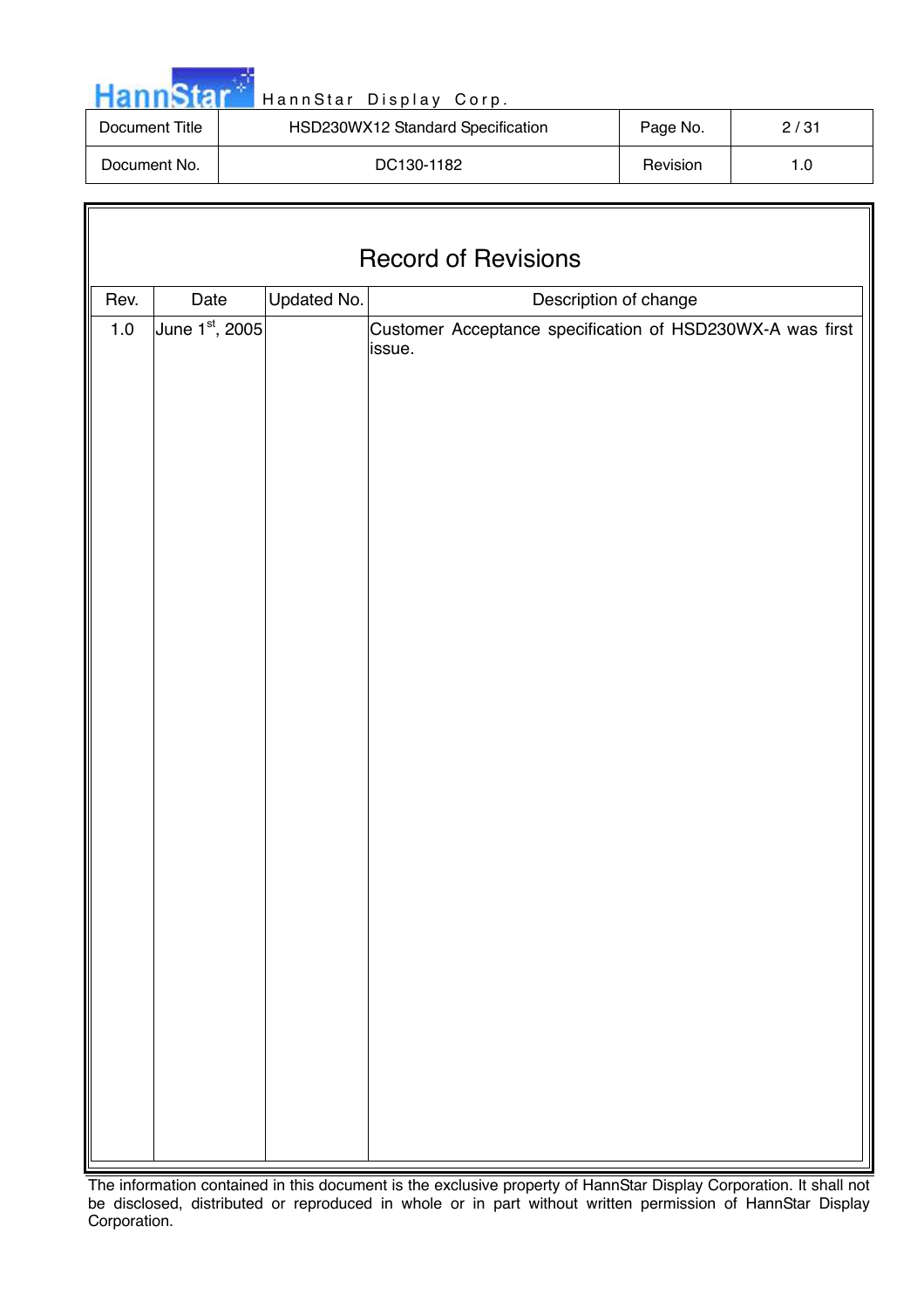| Hannstar       | HannStar Display Corp.            |          |      |  |  |
|----------------|-----------------------------------|----------|------|--|--|
| Document Title | HSD230WX12 Standard Specification | Page No. | 3/31 |  |  |
| Document No.   | DC130-1182                        | Revision | 1.0  |  |  |

a na matsa

# **Contents**

| 1.0 |      |  |
|-----|------|--|
| 2.0 |      |  |
| 3.0 |      |  |
| 4.0 |      |  |
| 5.0 |      |  |
| 6.0 |      |  |
| 7 O |      |  |
| 80  |      |  |
| 9.0 |      |  |
|     | 10.0 |  |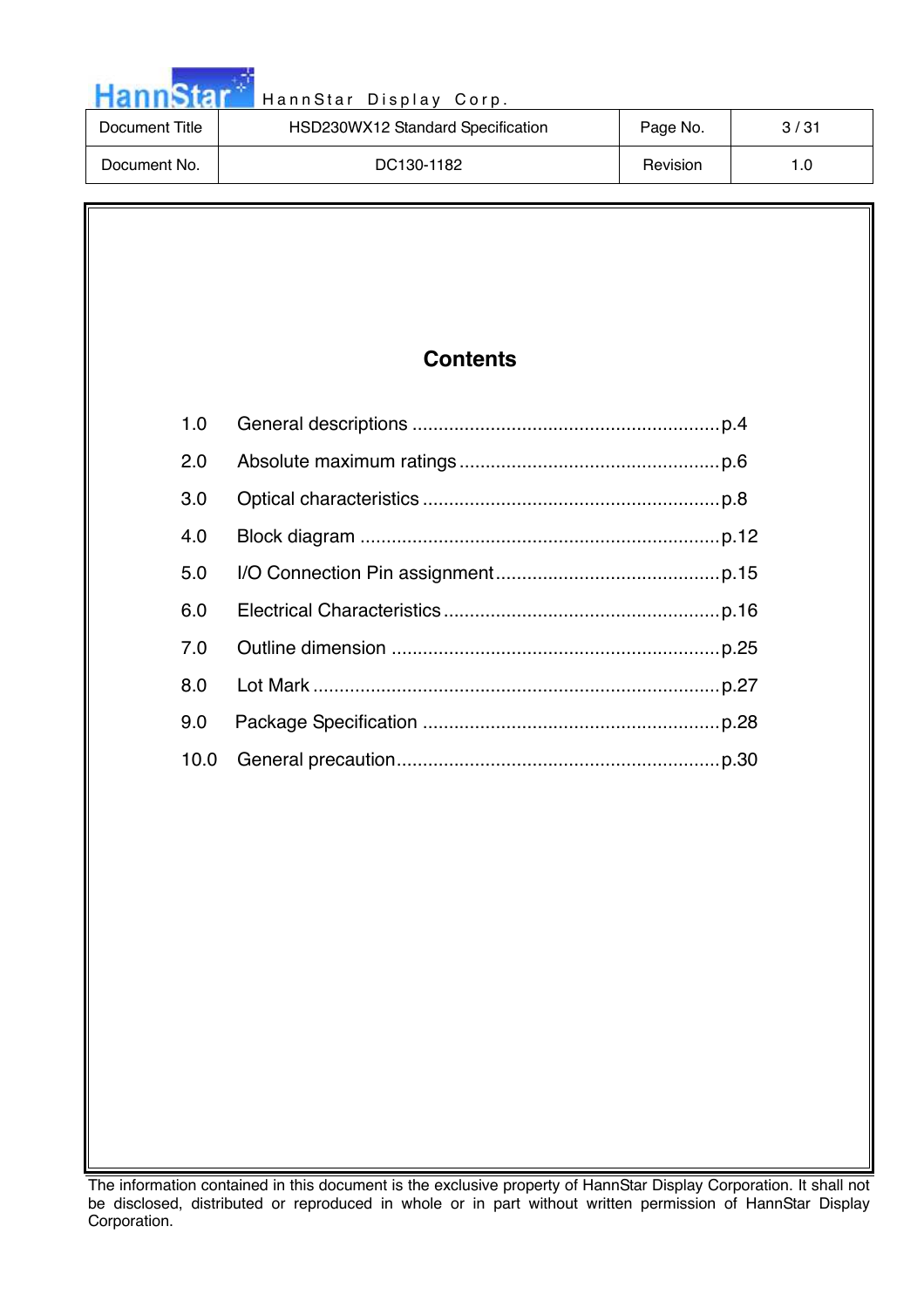

| Document Title | HSD230WX12 Standard Specification | Page No. | 4/31 |
|----------------|-----------------------------------|----------|------|
| Document No.   | DC130-1182                        | Revision |      |

# **1.0 GENERAL DESCRIPTIONS**

## **1.1 Introduction**

 HannStar Display model HSD230WX12-A00 is a color active matrix thin film transistor (TFT) liquid crystal display(LCD) that uses amorphous silicon TFT as a switching device. This model is composed of a TFT LCD panel, a driving circuit and a back light system. This TFT LCD has a 22.92-inch diagonally measured active display area with Wide XGA resolution (768 vertical by 1280 horizontal pixel array) and can display up to 16.7 million colors.

## **1.2 Features**

- 22.92" WXGA for TV application panel
- High brightness and wide view angle
- Fast response time & High color reproduction
- LVDS interface system.
- Long lamp lifetime.

# **1.3 Applications**

- High Definition TV application
- Public Display
- Measuring Instrument
- New media equipment

# **1.4 General information**

| Item                          | Specification                | Unit   |
|-------------------------------|------------------------------|--------|
| Display area                  | 499.20(H) x 299.52(V)        | mm     |
| Number of Pixel               | 1280(H) x 768(V)             | pixels |
| Pixel pitch                   | $0.39(H) \times 0.39(V)$     | mm     |
| Pixel arrangement             | <b>RGB Vertical stripe</b>   |        |
| Display color                 | 16,7M                        | colors |
| Display mode                  | Normally Black               |        |
| Surface treatment             | Anti-Glare, Hard-Coating(3H) |        |
| Weight(without inverter) 2500 |                              | g      |
| Back-light                    | 12 CCFL                      |        |
| Input signal                  | 1-ch LVDS 8bit               |        |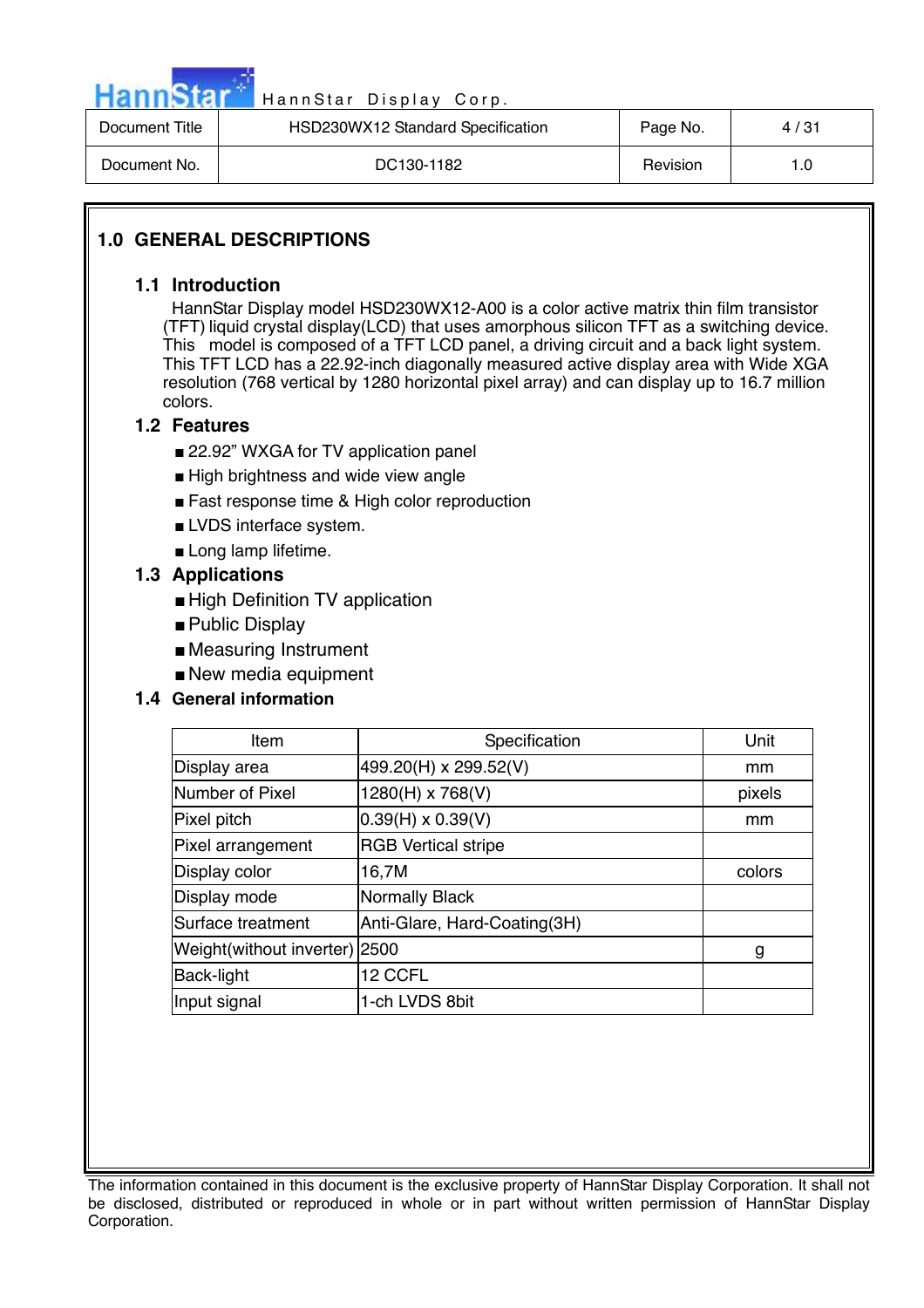

| Document Title | HSD230WX12 Standard Specification | Page No. | 5/31 |
|----------------|-----------------------------------|----------|------|
| Document No.   | DC130-1182                        | Revision | 1.0  |

# **1.5 Mechanical Information**

| ltem                      |               | Min.  | Typ.  | Max.  | Unit |
|---------------------------|---------------|-------|-------|-------|------|
| Module<br><b>Size</b>     | Horizontal(H) | 539.5 | 540.0 | 540.5 | mm   |
|                           | Vertical(V)   | 339.5 | 340.0 | 340.5 | mm   |
|                           | Depth(D)      | 30.1  | 30.6  | 31.3  | mm   |
| Weight (Without inverter) |               | --    | 2500  | 2700  |      |

Customer screw torque suggestion value :

Side Mount: Not Suggest.

Front Mount: M3: 3 to 6 kgf-cm

M3.5: 4 to 8 kgf-cm

M4: 6 to 10 kgf-cm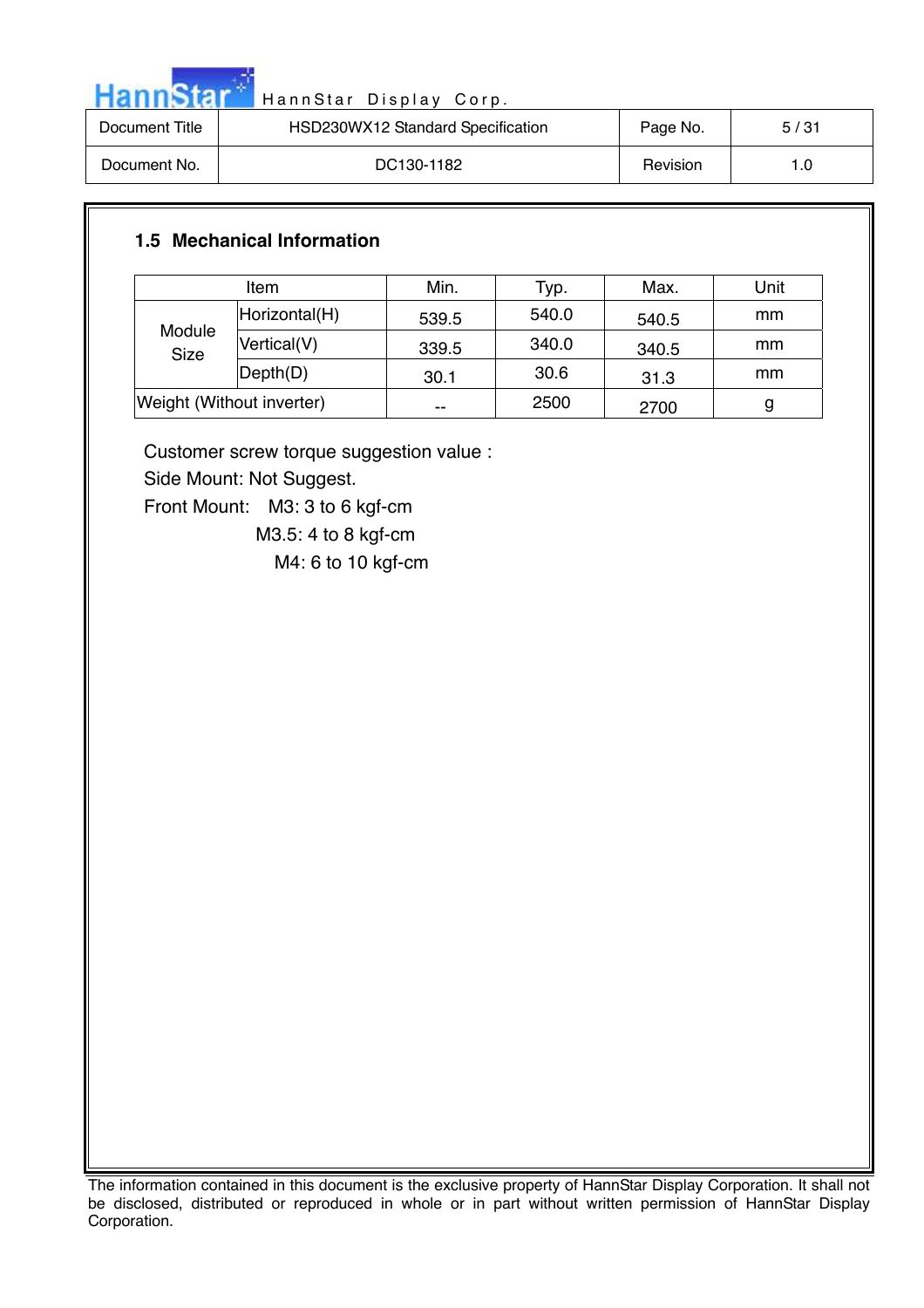|  | <b>HannStar</b> |
|--|-----------------|
|  |                 |
|  |                 |

| Document Title | HSD230WX12 Standard Specification | Page No. | 6/31 |
|----------------|-----------------------------------|----------|------|
| Document No.   | DC130-1182                        | Revision | 1.0  |

# **2.0 ABSOLUTE MAXIMUM RATINGS**

| Item                        | Symbol                       | Min.  | Max. | Unit         | <b>Note</b> |
|-----------------------------|------------------------------|-------|------|--------------|-------------|
| Storage temperature         | ${\sf T}_{\text{STG}}$       | $-20$ | 60   | $^{\circ}C$  | (1)         |
| Operating temperature       | ${\mathsf T}_{\textsf{OPR}}$ | 0     | 50   | $^{\circ}$ C | (1)         |
| Vibration(non-operating)    | $V_{\text{nop}}$             |       | 1.5  | G            | (2)         |
| Shock(non-operating)        | $S_{\text{nop}}$             |       | 50   | G            | (3)         |
| Storage humidity            | H <sub>STG</sub>             | 10    | 90   | % $RH$       | (4)         |
| Operating humidity          | $H_{OP}$                     | 10    | 80   | %RH          | (4)         |
| Low pressure(operating)     | H <sub>LOP</sub>             | 697   |      | hPa          | (5)         |
| Low pressure(non-operating) | $H_{LNOP}$                   | 116   |      | hPa          | (6)         |

# **2.1 Absolute Rating of Environment**

Note(1) Temperature and Humidity should be applied to the glass surface of a TFT module, not to the system installed with a module.



- (2) 10-500Hz, Random, 30min/cycle, X/Y/Z each one cycle except for resonant frequency.
- (3) 11ms,  $\pm X$ ,  $\pm Y$ ,  $\pm Z$  direction, one time each.
- (4) Max wet bulb temp.  $=39^{\circ}$ C
- (5) 2 hrs. (10000 feet)
- (6) 24hrs. (50000 feet)

The information contained in this document is the exclusive property of HannStar Display Corporation. It shall not be disclosed, distributed or reproduced in whole or in part without written permission of HannStar Display Corporation.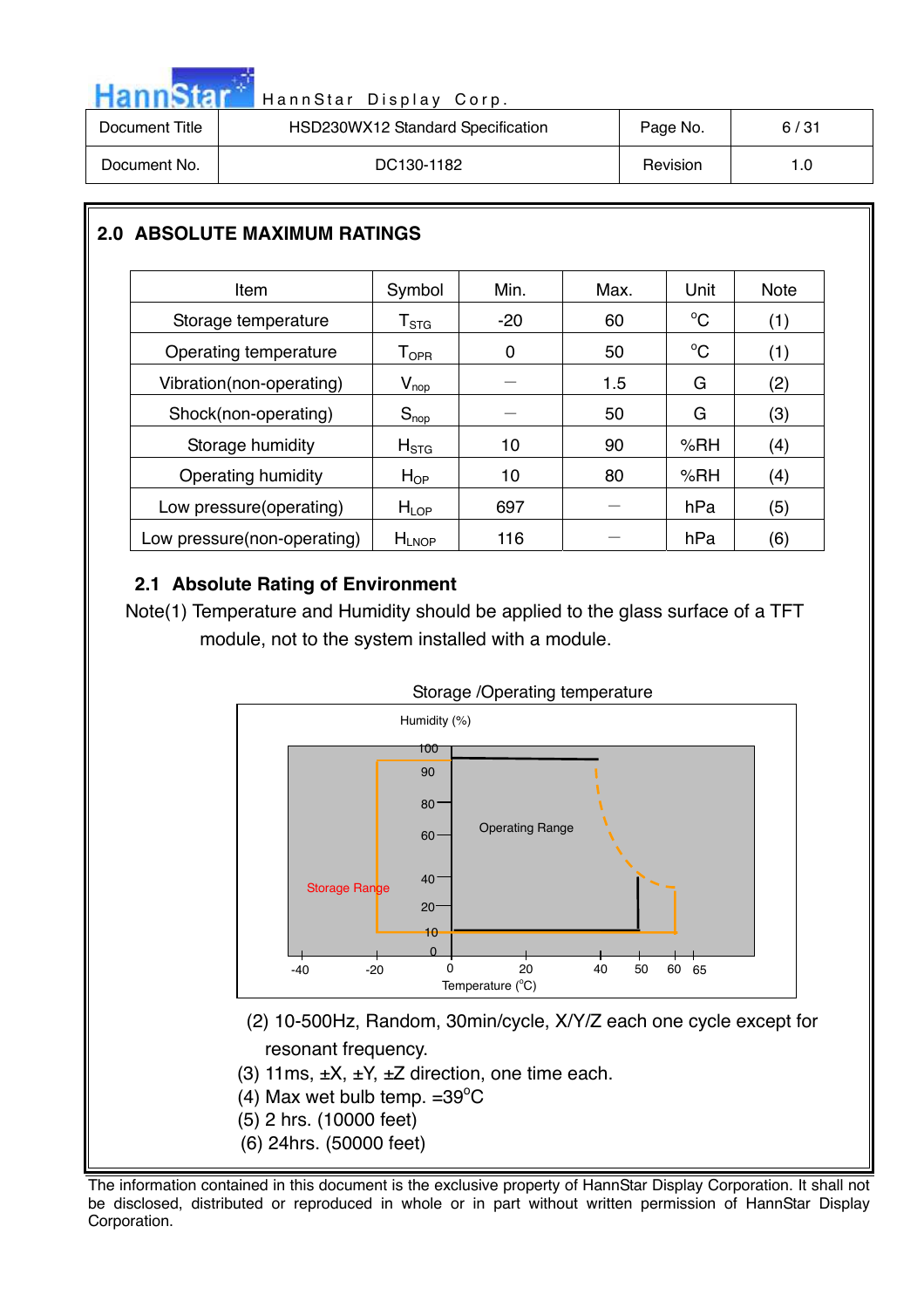

| Document Title | HSD230WX12 Standard Specification | Page No. | 7/31 |
|----------------|-----------------------------------|----------|------|
| Document No.   | DC130-1182                        | Revision |      |

# **2.2 Electrical Absolute Rating**: **2.2.1 TFT LCD Module:**

| Item                 | Symbol | Min.   | Max. | Unit | <b>Note</b> |
|----------------------|--------|--------|------|------|-------------|
| Power supply voltage | V DD   | $-0.3$ | 5.5  |      |             |
| Logic input voltage  | V IN   | $-0.3$ | 3.6  |      |             |

# **2.2.2 Back Light Unit:**

| Item           | Symbol | Min.  | Max. | Unit  | <b>Note</b> |
|----------------|--------|-------|------|-------|-------------|
| Lamp voltage   |        | $- -$ | 2500 | / rms |             |
| Lamp current   |        | -     | 8.0  | mA    |             |
| Lamp frequency |        | 25    | 100  | kHz   |             |

Note (1) Permanent damage may occur to the LCD module if beyond this specification. Functional operation should be restricted to the conditions described under Normal operating conditions.

- (2) To exceed 6.0 mA (by each one lamp), lift time accelerate drop down and if to Exceed 9.0 mA has safety problem. If current lower than 3.5 mA , CCFL would Be unstable or damage.
- (3) Within Ta =  $25 + 2^{\circ}$ C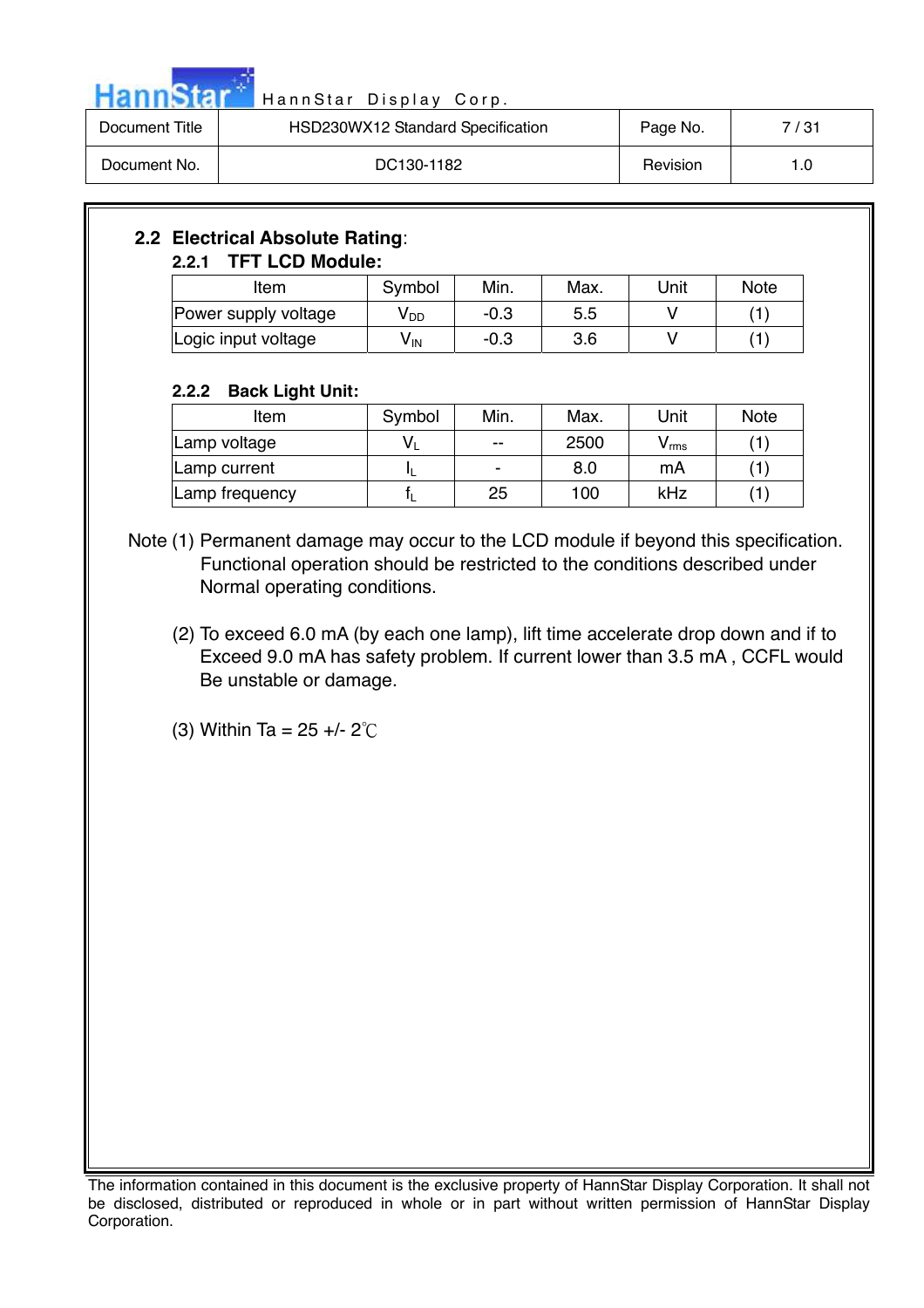

| Document Title | HSD230WX12 Standard Specification | Page No. | 8/31 |
|----------------|-----------------------------------|----------|------|
| Document No.   | DC130-1182                        | Revision |      |

# **3.0 OPTICAL CHARACTERISTICS**

# **3.1 Optical specification**

| Item                          |             | Symbol                                 | Condition                  | Min.  | Typ.  | Max.  | Unit                         | Note                       |
|-------------------------------|-------------|----------------------------------------|----------------------------|-------|-------|-------|------------------------------|----------------------------|
| Contrast                      |             | <b>CR</b>                              |                            | 400   | 500   |       | $\qquad \qquad \blacksquare$ | (1)(2)                     |
| Response<br>time              | Rising      | $\mathsf{T}_{\mathsf{R}}$<br>$\ddot{}$ |                            |       | 25    | 35    | msec                         | (1)(3)                     |
|                               | Falling     | $T_F$                                  |                            |       |       |       |                              |                            |
| luminance of<br>white(center) |             | $Y_L$                                  |                            | 400   | 500   |       | cd/m <sup>2</sup>            | (1)(4)(5)<br>$(I_L=6.0mA)$ |
|                               | Red         | $R_{x}$                                | $\Theta = 0$<br>$\Phi = 0$ | 0.610 | 0.640 | 0.670 | $\overline{\phantom{a}}$     |                            |
| Color<br>chromaticity         |             | $R_{v}$                                | Normal<br>viewing          | 0.291 | 0.321 | 0.351 |                              |                            |
|                               | Green       | $G_x$                                  | angle                      | 0.255 | 0.285 | 0.315 | $\overline{\phantom{0}}$     |                            |
|                               |             | $G_{y}$                                |                            | 0.573 | 0.603 | 0.633 | $\overline{\phantom{a}}$     |                            |
| (CIE1931)                     | <b>Blue</b> | $B_x$                                  |                            | 0.112 | 0.142 | 0.172 | $\overline{\phantom{a}}$     |                            |
|                               |             | $B_{v}$                                |                            | 0.042 | 0.072 | 0.102 |                              | (1)(4)                     |
|                               | White       | $W_{x}$                                |                            | 0.253 | 0.283 | 0.313 | $\qquad \qquad \blacksquare$ |                            |
|                               |             | $W_{y}$                                |                            | 0.268 | 0.298 | 0.328 | $\qquad \qquad \blacksquare$ |                            |
|                               | Hor.        | $\theta$ R                             |                            |       | 85    |       |                              |                            |
| Viewing angle                 |             | $\theta$ L                             | CR>10                      |       | 85    |       |                              |                            |
|                               |             | $\theta$ U                             |                            |       | 85    |       | Deg                          |                            |
|                               | Ver.        | $\theta$ D                             |                            |       | 85    |       |                              |                            |
| <b>Brightness uniformity</b>  |             | B <sub>UNI</sub>                       |                            | 70    | 80    |       | $\%$                         | (6)                        |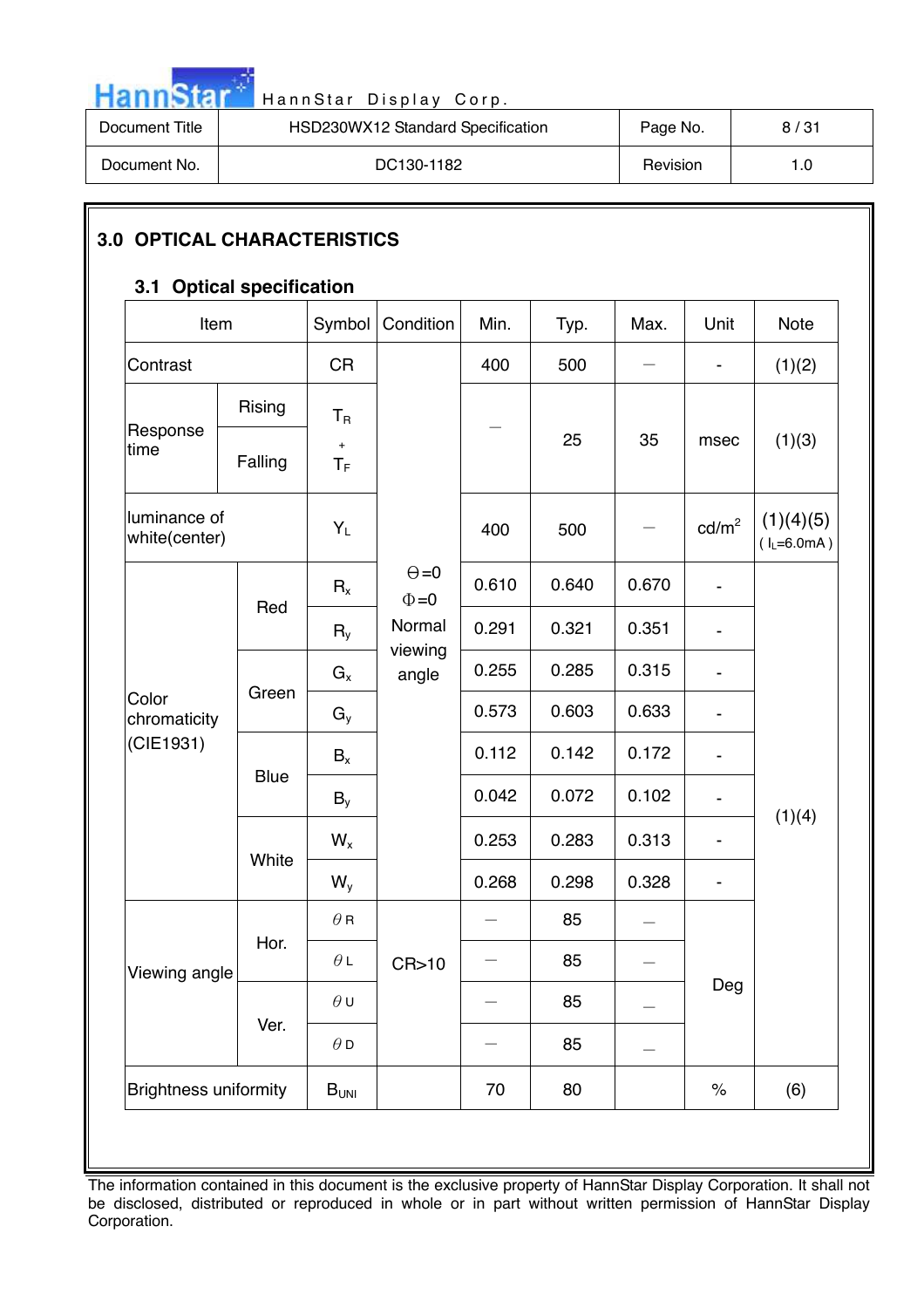

| Document Title | HSD230WX12 Standard Specification | Page No. | 9/31 |
|----------------|-----------------------------------|----------|------|
| Document No.   | DC130-1182                        | Revision |      |

# **3.2 Measuring Condition**

- Measuring surrounding : dark room
- $\blacksquare$  Single Lamp current I<sub>L</sub>:6.0mA+-0.5mA, lamp freq.  $F_L = 50$ KHz
- $V_{DD}$ =+5.0V, f<sub>V</sub>=60Hz, f<sub>DCLK</sub>=65MHz
- Inverter Model:PLCD09231202(EMax)
- **Burrounding temperature : 25°C**
- 40min. warm-up time (Vertically Set)

# **3.3 Measuring Equipment**

- MD-3000V of Otsuka Electrics Corp., which utilized MCPD-7000 for Chromaticity and BM-5 for other optical characteristics.
- Measuring spot size :  $10 \sim 12$  mm

Note (1) Definition of Viewing Angle:



The information contained in this document is the exclusive property of HannStar Display Corporation. It shall not be disclosed, distributed or reproduced in whole or in part without written permission of HannStar Display Corporation.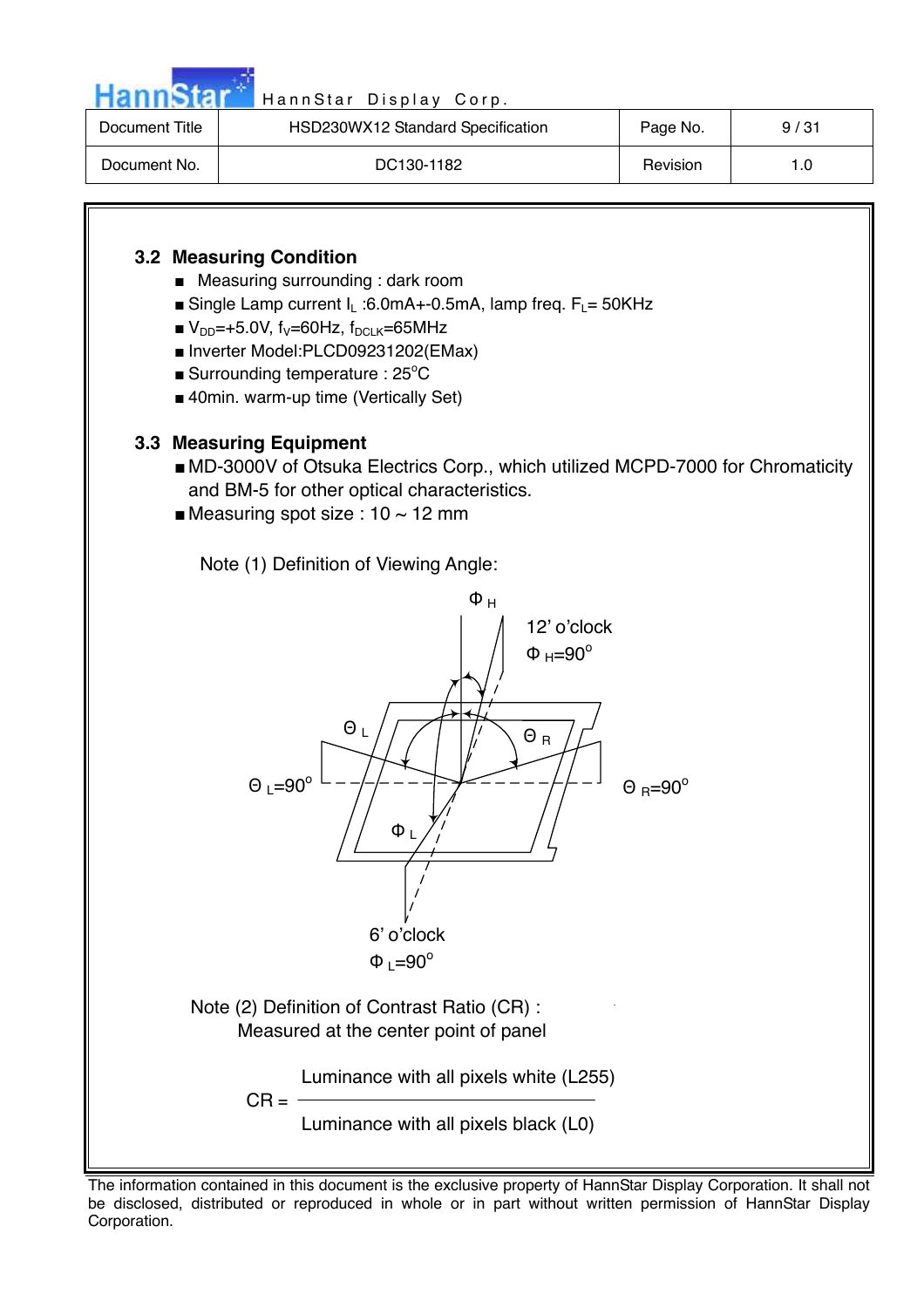|                | HannStar Display Corp.            |          |       |
|----------------|-----------------------------------|----------|-------|
| Document Title | HSD230WX12 Standard Specification | Page No. | 10/31 |
| Document No.   | DC130-1182                        | Revision | 1.0   |
|                |                                   |          |       |



The information contained in this document is the exclusive property of HannStar Display Corporation. It shall not be disclosed, distributed or reproduced in whole or in part without written permission of HannStar Display Corporation.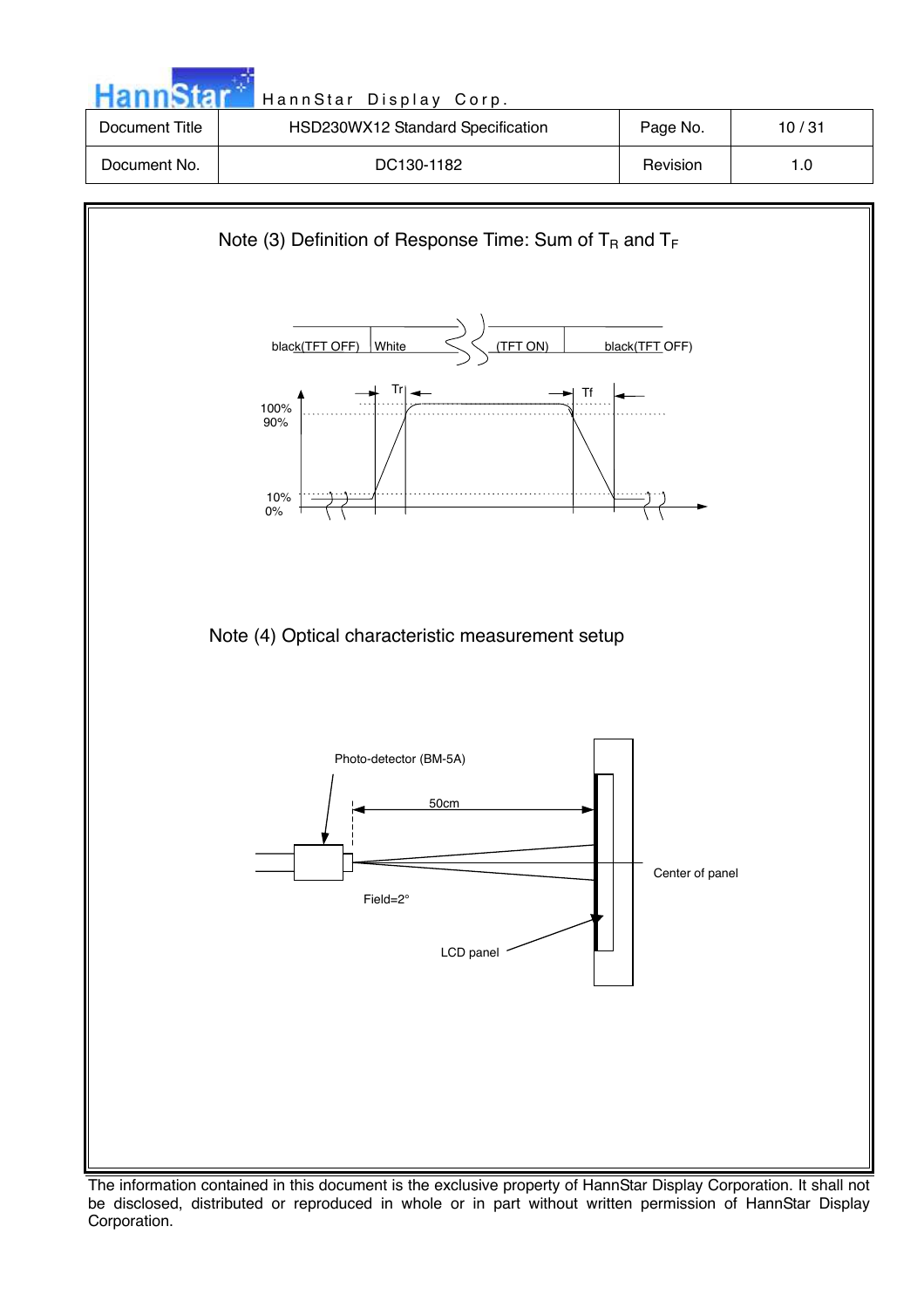

The information contained in this document is the exclusive property of HannStar Display Corporation. It shall not be disclosed, distributed or reproduced in whole or in part without written permission of HannStar Display Corporation.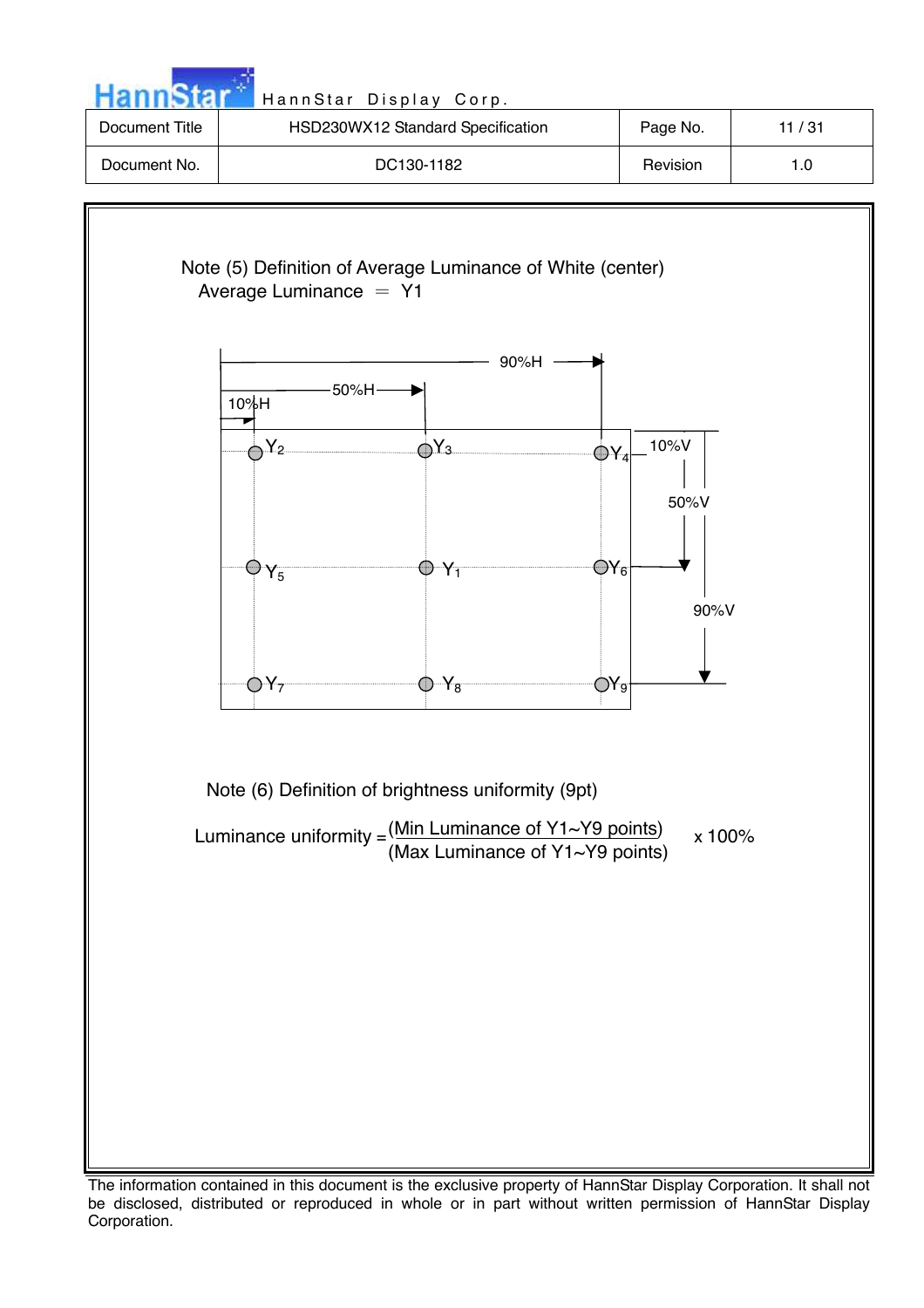| HannStar <sup>*</sup> |  |  |
|-----------------------|--|--|
|                       |  |  |
|                       |  |  |

| Document Title | HSD230WX12 Standard Specification | Page No. | 12/31 |
|----------------|-----------------------------------|----------|-------|
| Document No.   | DC130-1182                        | Revision | 1.0   |

# **4.0 BLOCK DIAGRAM**

# **4.1 LCD Module Block Diagram:**

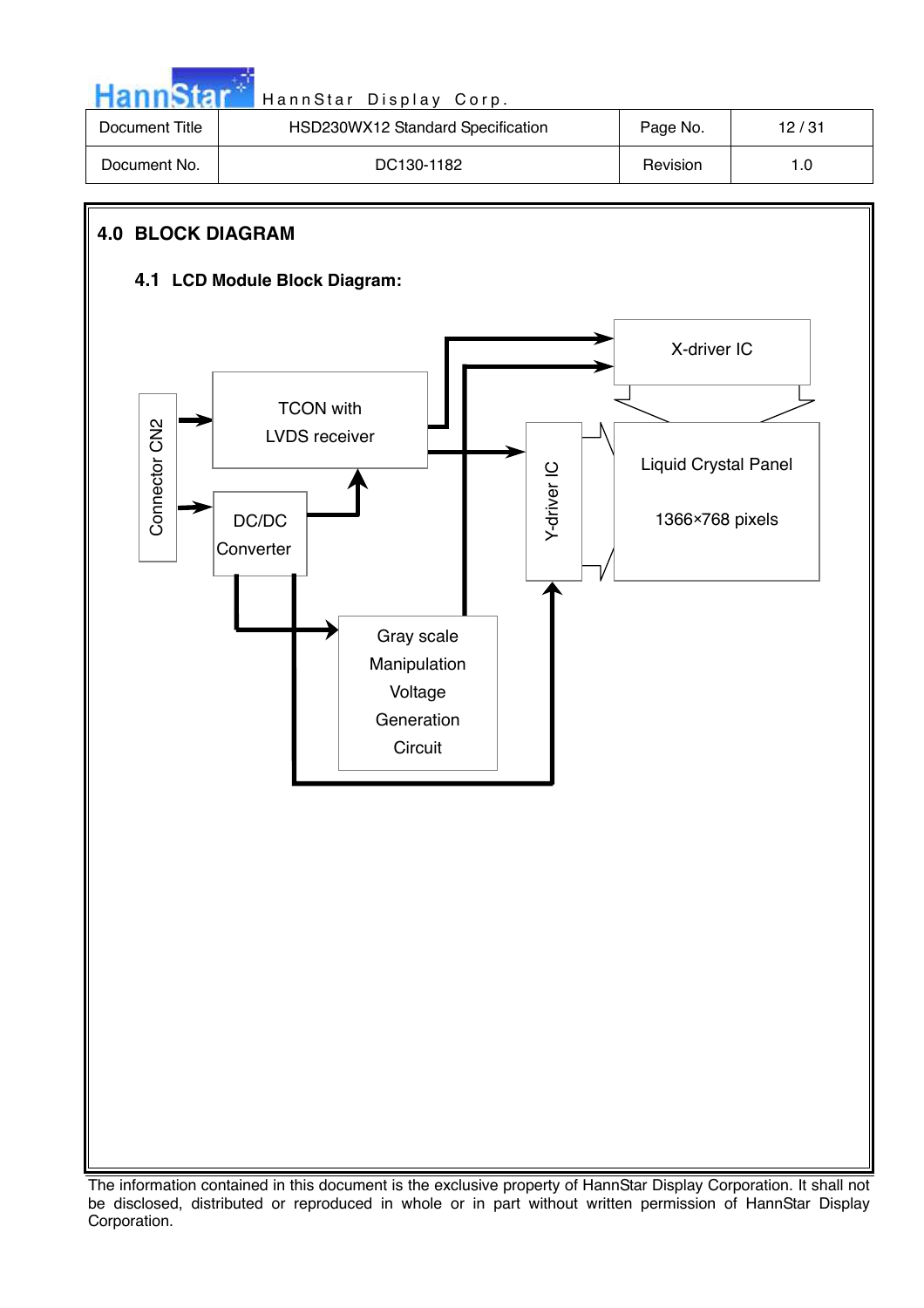| HannStar       | HannStar Display Corp.            |          |       |
|----------------|-----------------------------------|----------|-------|
| Document Title | HSD230WX12 Standard Specification | Page No. | 13/31 |
| Document No.   | DC130-1182                        | Revision | 1.0   |

and the season



The information contained in this document is the exclusive property of HannStar Display Corporation. It shall not be disclosed, distributed or reproduced in whole or in part without written permission of HannStar Display Corporation.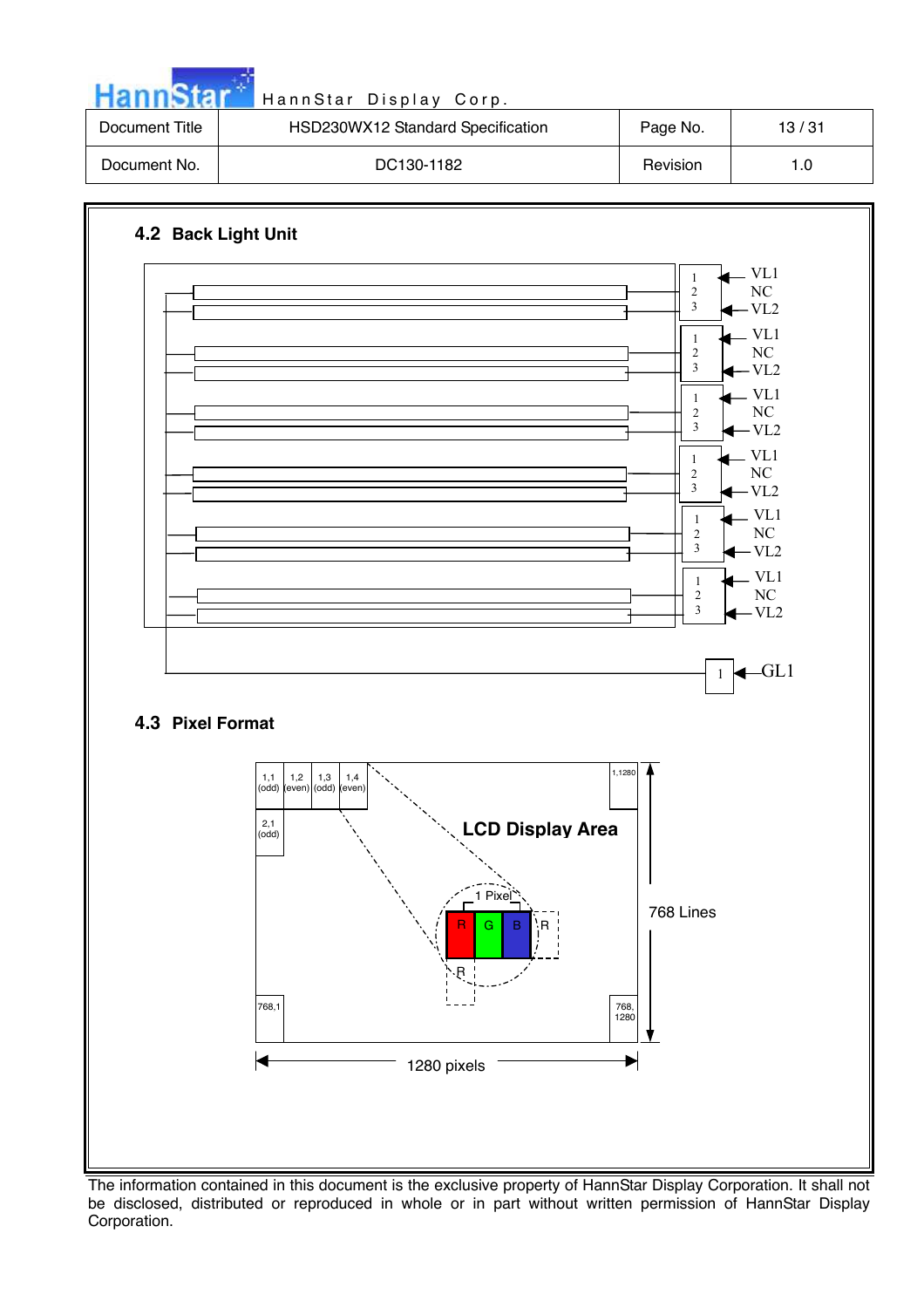| <b>HannStar</b> | HannStar Display Corp.            |          |       |
|-----------------|-----------------------------------|----------|-------|
| Document Title  | HSD230WX12 Standard Specification | Page No. | 14/31 |
| Document No.    | DC130-1182                        | Revision | 1.0   |

and the state

|                            |                | <b>MSB</b>   |              |              |                |                |                  |              |              | LSB MSB     |             |                                                                         |              |                |   |              | LSB MSB |              |              |              |                |                      |              |             |     | LSB Gray scale   |
|----------------------------|----------------|--------------|--------------|--------------|----------------|----------------|------------------|--------------|--------------|-------------|-------------|-------------------------------------------------------------------------|--------------|----------------|---|--------------|---------|--------------|--------------|--------------|----------------|----------------------|--------------|-------------|-----|------------------|
|                            | Display        |              |              |              |                |                |                  |              |              |             |             | R7 R6 R5 R4 R3 R2 R1 R0 G7 G6 G5 G4 G3 G2 G1 G0 B7 B6 B5 B4 B3 B2 B1 B0 |              |                |   |              |         |              |              |              |                |                      |              |             |     | Level            |
|                            | <b>Black</b>   |              |              |              |                | L              | L                | $\mathbf{L}$ |              | L.          | L           | L.                                                                      |              | L L L          |   | L            | L       |              | L            | L            | L              | L                    |              |             |     |                  |
|                            | <b>Blue</b>    |              |              |              |                |                |                  |              |              | L           |             |                                                                         |              |                |   |              |         |              |              |              |                | <b>HHHHHHH</b>       |              |             |     | $\blacksquare$   |
|                            | Green          |              |              |              |                |                |                  |              |              | H.          |             | <b>HHHHHH</b>                                                           |              |                |   |              |         |              |              |              |                |                      |              |             |     |                  |
| Basic                      | Light Blue   L |              |              |              |                |                |                  | $\mathbf{L}$ | $\mathbf{I}$ |             |             |                                                                         |              |                |   |              |         |              |              |              |                |                      |              |             |     |                  |
| color                      | Red            |              |              |              | <b>HHHHHHH</b> |                |                  |              |              | L           | L           | -L.                                                                     | $\mathsf{L}$ | L              | L | L            |         | L            | L            | L            |                | L                    | L            |             |     |                  |
|                            | Purple         | H H          |              | н            | н              | H              | H                |              | нн           | L           |             |                                                                         |              |                |   |              |         | H.           | H            |              | H H H          |                      | H            | <b>HH</b>   |     |                  |
|                            | Yellow         |              | нн           | H.           |                |                | <b>H H H H H</b> |              |              |             |             | <b>HHHHHHH</b>                                                          |              |                |   |              |         |              |              |              |                |                      |              |             |     |                  |
|                            | White          |              |              |              |                |                |                  |              |              |             |             | <b>HHHHHHH</b>                                                          |              |                |   |              |         |              |              |              |                | <b>H H H H H H H</b> |              |             |     |                  |
|                            | <b>Black</b>   | $\mathbf{L}$ |              |              |                |                |                  |              |              |             |             |                                                                         |              |                |   |              |         |              |              |              |                |                      |              |             | L   | L <sub>0</sub>   |
|                            |                |              |              |              |                |                |                  |              | H            |             |             |                                                                         |              |                |   |              |         |              |              |              |                |                      |              |             |     | L1               |
|                            | Dark           |              |              |              |                |                | L H L            |              |              | L.          |             |                                                                         |              |                |   |              |         | L            |              |              |                |                      |              |             |     | L2               |
| Gray scale                 |                |              |              |              | :              |                |                  |              |              |             |             |                                                                         |              | :              |   |              |         |              |              |              | $\ddot{\cdot}$ |                      |              |             |     | L3L251           |
| of Red                     |                |              |              |              |                |                |                  |              |              |             |             |                                                                         |              |                |   |              |         |              |              |              |                | L L L L L L L L      |              |             |     | L252             |
|                            | Light          |              |              |              | H H H H H L H  |                |                  |              |              | $\mathsf L$ |             | L                                                                       |              |                |   |              |         |              |              |              |                |                      |              |             |     | L253             |
|                            |                |              |              |              | H H H H H H L  |                |                  |              |              | L.          | $\mathsf L$ | L                                                                       | $\mathbf{L}$ | L              |   |              |         |              |              | $\mathbf{L}$ | $\mathbf{L}$   | L                    | $\mathbf{L}$ | L.          | -L  | L254             |
|                            | Red            | H.           |              |              | <b>HHHHHHH</b> |                |                  |              |              |             |             | IL L L L L L                                                            |              |                |   | $\mathsf L$  | L       | L            | L            | L            |                | L L L                |              | $\mathsf L$ | - L | <b>Red L255</b>  |
| Gray scale                 | <b>Black</b>   |              | L            |              |                |                | $\mathbf{I}$     | $\mathbf{I}$ | $\mathbf{L}$ |             | -L          | L                                                                       |              | L              |   |              |         |              | L            | L            | L              | L                    | - L          | L           | L   | L <sub>0</sub>   |
|                            |                |              | L            |              |                |                |                  |              |              |             |             |                                                                         |              |                |   |              | H       |              |              |              |                | L                    |              |             |     | L1               |
|                            | Dark           |              | LLL          |              |                |                | LLLLL            |              |              |             | L L.        | L.                                                                      |              | LLLHL          |   |              |         | L L          |              | L.           | L.             |                      |              | LLLL        |     | L2               |
|                            | ↑              |              |              |              |                |                |                  |              |              |             |             |                                                                         |              |                |   |              |         |              |              |              |                |                      |              |             |     | L3L251           |
| of Green                   |                |              | $\mathbf{L}$ |              |                |                |                  |              |              |             |             | <b>HHHHHLHH</b>                                                         |              |                |   |              |         | $\mathbf{L}$ | $\mathbf{L}$ | $\mathbf{L}$ |                | $\mathsf{I}$         |              | L L         |     | L252             |
|                            | Light          |              |              |              |                |                |                  |              |              |             |             | <b>H H H H H L H</b>                                                    |              |                |   |              |         | L            |              |              |                |                      |              |             |     | L253             |
|                            |                |              |              |              |                |                |                  |              |              |             |             | <b>HHHHHHL</b>                                                          |              |                |   |              |         |              | л.           |              |                |                      |              |             |     | L254             |
|                            | Green          |              |              |              |                |                |                  |              |              |             |             | <b>H H H H H H H</b>                                                    |              |                |   |              |         |              |              |              |                |                      |              |             |     | Green L255       |
|                            | <b>Black</b>   |              |              |              |                |                |                  |              |              |             |             |                                                                         |              |                |   |              |         |              |              |              |                |                      |              |             |     | L <sub>0</sub>   |
|                            |                |              |              |              |                |                |                  |              |              |             |             |                                                                         |              |                |   |              |         |              |              |              |                |                      |              | LН          |     | L1               |
|                            | Dark           |              |              |              | L L L L L L L  |                |                  |              |              |             |             | L L L L L L L L                                                         |              |                |   |              |         |              |              |              |                | LLLLLLHL             |              |             |     | L2               |
| Gray scale                 |                |              |              |              |                |                |                  |              |              |             |             |                                                                         |              |                |   |              |         |              |              |              |                |                      |              |             |     | L3L251           |
| of Blue                    |                |              |              |              |                |                |                  |              |              |             |             |                                                                         |              |                |   |              |         |              |              |              |                |                      |              |             |     | L252             |
|                            | Light          |              |              |              | LLLL           |                |                  | - L          |              |             |             | L L L L L L L L                                                         |              |                |   |              |         |              |              |              |                |                      |              | L H         |     | L253             |
|                            |                | $\mathsf{L}$ | L L          |              | L              | $\mathbf{L}$   | $\mathbf{L}$     | $\mathbf{I}$ | L            | L           | L.          | L.                                                                      | $\mathsf{L}$ | $\mathbf{1}$   |   | $\mathsf{L}$ |         |              |              |              |                | LIH H H H H H L      |              |             |     | L254             |
|                            | Blue           | L            | L            |              | L L L L L L    |                |                  |              |              |             |             | L L L L L L L L                                                         |              |                |   |              |         |              |              |              |                | <b>HHHHHHH</b>       |              |             |     | Blue L255        |
|                            | <b>Black</b>   |              |              |              |                |                |                  |              |              |             |             |                                                                         |              |                |   |              |         |              |              |              |                | L                    |              | L           |     | L <sub>0</sub>   |
|                            |                |              |              |              | LLLLLLH        |                |                  |              |              |             |             | LLLLLLLH                                                                |              |                |   |              |         |              |              |              |                | LLLLLLLH             |              |             |     | L1               |
|                            | Dark           |              | L L          | $\mathbf{L}$ | L              |                | LLHL             |              |              |             | L L         | L                                                                       | L            |                |   | LLHL         |         | L L          |              | L            |                | LLLHL                |              |             |     | L2               |
| Gray scale                 | $\uparrow$     |              |              |              |                | $\ddot{\cdot}$ |                  |              |              |             |             |                                                                         |              | $\ddot{\cdot}$ |   |              |         |              |              |              |                | $\ddot{\cdot}$       |              |             |     | L3L251           |
| of White &<br><b>Black</b> |                |              |              |              |                |                |                  |              |              |             |             |                                                                         |              |                |   |              |         |              |              |              |                |                      |              |             |     | L252             |
|                            | Light          |              |              |              |                |                |                  |              |              |             |             |                                                                         |              |                |   |              |         |              |              |              |                |                      |              |             |     | L253             |
|                            |                |              |              |              |                |                |                  |              |              |             |             |                                                                         |              |                |   |              |         |              |              |              |                | H H H H H H L        |              |             |     | L <sub>254</sub> |
|                            | White          |              |              |              |                |                |                  |              |              |             |             |                                                                         |              |                |   |              |         |              |              |              |                |                      |              |             |     | White L255       |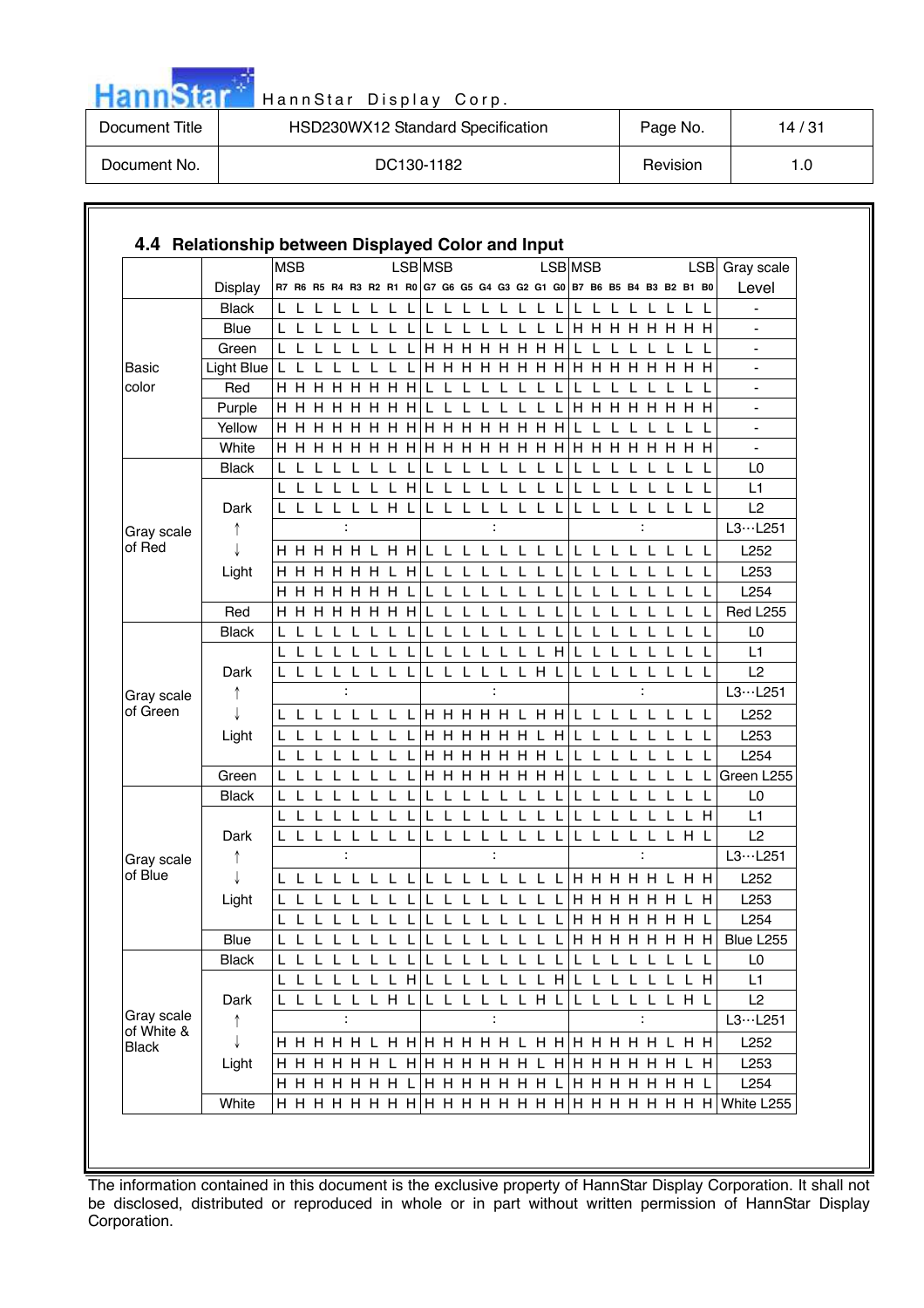

| Document Title | HSD230WX12 Standard Specification | Page No. | 15 / 31 |
|----------------|-----------------------------------|----------|---------|
| Document No.   | DC130-1182                        | Revision | 1.0     |

# **5.0 I/O CONNECTION PIN ASSIGNMENT**

# **5.1 Interface Connector (20-pins x 1)**

Connector : HRS:DF14-20P-1.25H

Matching Socket : HRS:DF14-20P-1.25C

| Pin No.        | Symbol            | Function                             | Polarity | Remark |
|----------------|-------------------|--------------------------------------|----------|--------|
| 1              | <b>VDD</b>        | Power Supply: +5.0V                  |          |        |
| $\overline{2}$ | <b>VDD</b>        | Power Supply: +5.0V                  |          |        |
| 3              | <b>GND</b>        | Ground                               |          |        |
| 4              | <b>GND</b>        | Ground                               |          |        |
| 5              | INO-              | Transmission Data of Pixels 0        | Negative |        |
| 6              | $INO+$            | Transmission Data of Pixels 0        | Positive |        |
| $\overline{7}$ | <b>GND</b>        | Ground                               |          |        |
| 8              | $IN1-$            | <b>Transmission Data of Pixels 1</b> | Negative |        |
| 9              | $IN1+$            | <b>Transmission Data of Pixels 1</b> | Positive |        |
| 10             | <b>GND</b>        | Ground                               |          |        |
| 11             | IN <sub>2</sub> - | <b>Transmission Data of Pixels 2</b> | Negative |        |
| 12             | $IN2+$            | <b>Transmission Data of Pixels 2</b> | Positive |        |
| 13             | <b>GND</b>        | Ground                               |          |        |
| 14             | CLK-              | <b>Sampling Clock</b>                | Negative |        |
| 15             | CLK+              | <b>Sampling Clock</b>                | Positive |        |
| 16             | <b>GND</b>        | Ground                               |          |        |
| 17             | IN <sub>3</sub> - | <b>Transmission Data of Pixels 3</b> | Negative |        |
| 18             | $IN3+$            | <b>Transmission Data of Pixels 3</b> | Positive |        |
| 19             | <b>GND</b>        | Ground                               |          |        |
| 20             | <b>GND</b>        | Ground                               |          |        |

# **5.2 Back Light Unit Connectors:**

5.2.1 High Voltage connector Assignment :

CN2—CN7: BHR-03VS-1/Japan Solderless Terminal MFG Co., LTD

| Terminal no. | Symbol     | Function                         |
|--------------|------------|----------------------------------|
|              | VL1        | CCFL power supply (high voltage) |
|              | <b>GND</b> | <b>NC</b>                        |
|              | VI 2       | CCFL power supply (high voltage) |
|              |            |                                  |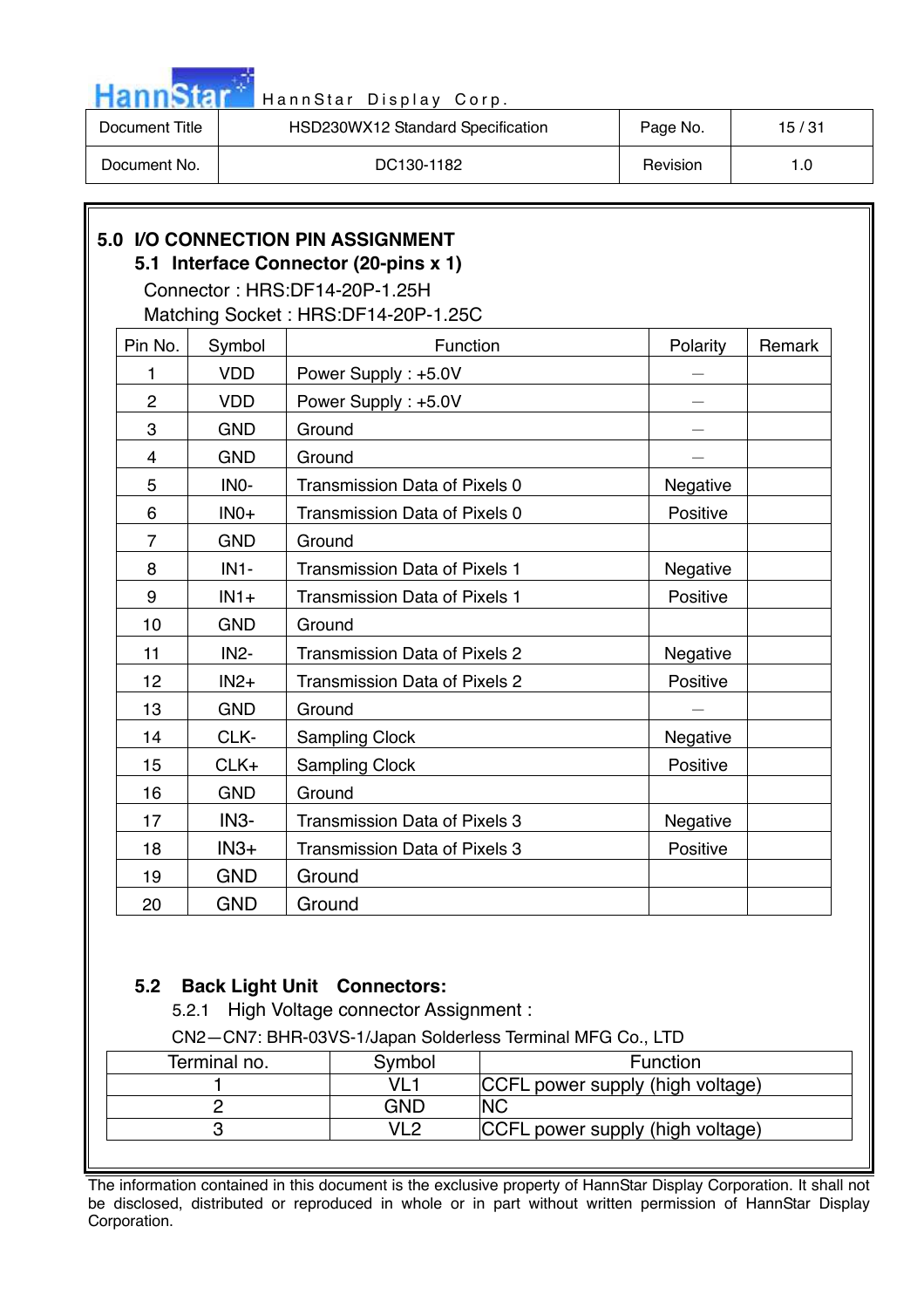|  |  | HannStar* |  |
|--|--|-----------|--|
|  |  |           |  |
|  |  |           |  |

| Document Title | HSD230WX12 Standard Specification | Page No. | 16/31 |
|----------------|-----------------------------------|----------|-------|
| Document No.   | DC130-1182                        | Revision | 1.0   |

## Low Voltage connector:

CN8: ZHR-02/Japan Solderless Terminal MFG Co., LTD

| armınal.<br>ິ ໆ0.<br>ы<br>$\cdots$ $\cdots$ | <b>CONTRACTOR</b><br>hn | מחזי                             |
|---------------------------------------------|-------------------------|----------------------------------|
|                                             | -<br>ᅴ                  | .Е<br>power supply (low voltage) |

# **6.0 ELECTRICAL CHARACTERISTICS**

# **6.1 TFT LCD Module:**

| Item                       |                  | Symbol          | Min.   | Typ. | Max. | Unit       | <b>Note</b>         |
|----------------------------|------------------|-----------------|--------|------|------|------------|---------------------|
| Voltage of power           |                  | $V_{DD}$        | 4.5    | 5.0  | 5.5  | V          |                     |
| <b>Differential</b>        | High             | V <sub>IH</sub> |        |      | 100  | mV         | $V_{CM} = 1.2$<br>۷ |
| input threshold<br>voltage | Low              | $V_{IL}$        | $-100$ |      |      | mV         |                     |
| Current of                 | L <sub>255</sub> | l <sub>DD</sub> |        | 800  | 1100 | mA         | (1)                 |
| power supply               |                  |                 |        |      |      |            |                     |
| Vsync frequency            |                  | $f_V$           | 50     | 60   | 70   | Hz         | (2)                 |
| Hsync frequency            |                  | fн              | 40.3   | 48.4 | 56.5 | kHz        |                     |
| Main frequency             |                  | $f_{DCLK}$      | 54     | 65.0 | 76   | <b>MHz</b> |                     |
| Inrush current             |                  | I rh            |        |      | 2    | mA         | (3)                 |

Note(1). White pattern



Grey scale: L0~L255.

L0: Luminance with all pixels black.

L255: Luminance with all pixels white.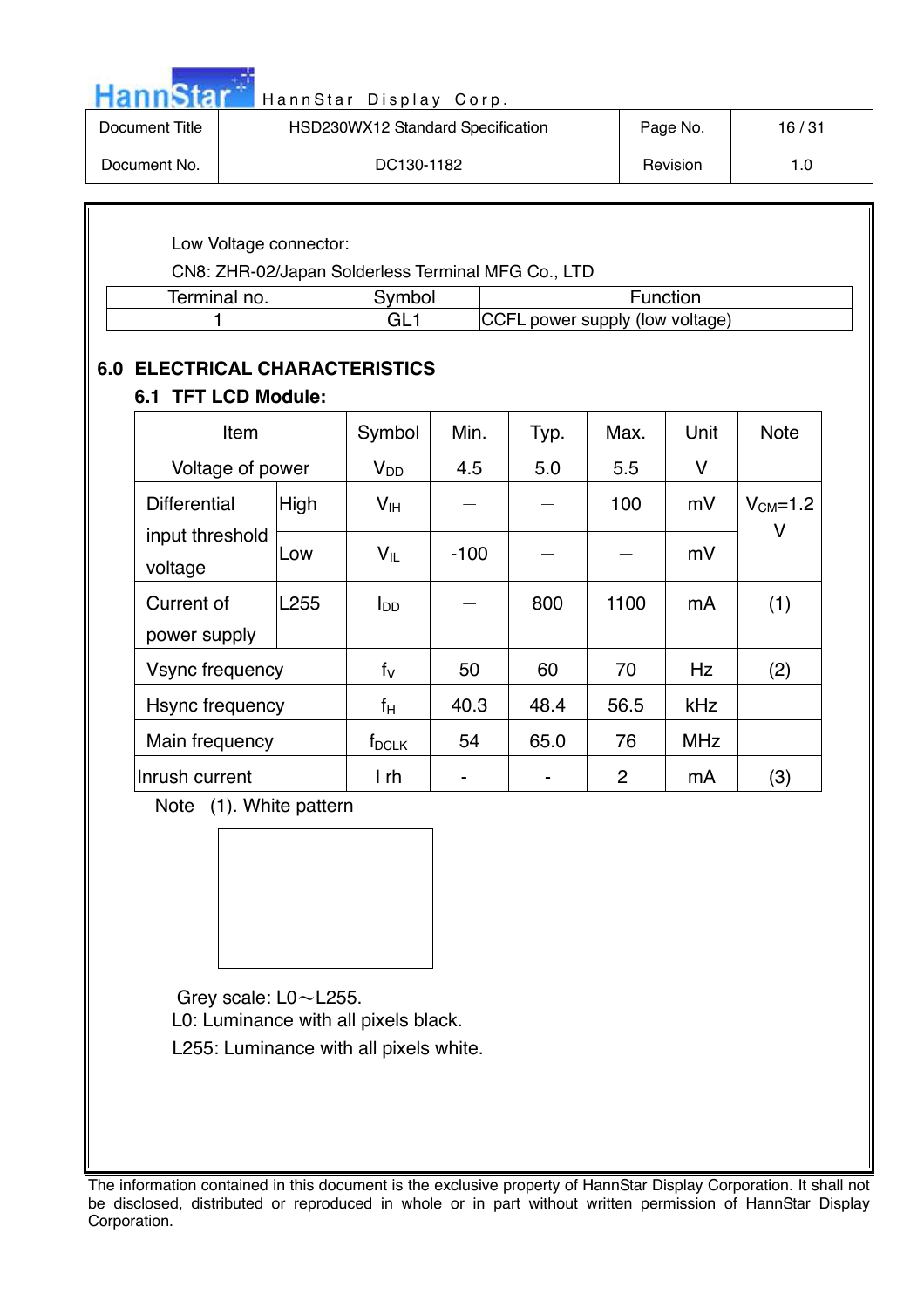Hann Star<sup>t H</sup> HannStar Display Corp.

| Document Title | HSD230WX12 Standard Specification | Page No. | 17/31 |
|----------------|-----------------------------------|----------|-------|
| Document No.   | DC130-1182                        | Revision | 1.0   |

Note  $(2)$  When  $f_v$  is too low, a flicker may be occurred on the display.

# Note (3) Input Rush Current condition



The duration of inrush current is about 0.5ms and rising time of power input Is 1 ms (min)

# **6.2 Back-Light Unit**

The back-light system is 12 CCFL(Cold Cathode Fluorescent Lamp). The characteristics of the lamp are shown in the following tables.

INVERTER: PLCD09231202 (EMax)(1

| Item                     | Symbol | Min.  | Typ. | Max.  | Unit       | <b>Note</b>       |
|--------------------------|--------|-------|------|-------|------------|-------------------|
| Lamp current             | IL     | 4.0   | 6.0  | 8.0   | mA(rms)    | (1)               |
| Lamp voltage             | VL     | 630   | 700  | 770   | V(rms)     | $I_1 = 6.0mA$     |
| Frequency                | fL     | 40    | 50   | 80    | <b>KHz</b> | (2)               |
| Lamp Operating life time | Hr     | 50000 | --   | --    | Hour       | (3)               |
| Startup voltage          | Vs     | 1210  | --   | $- -$ | V(rms)     | at $25^{\circ}$ C |
|                          |        | 1540  |      |       |            | at $0^{\circ}$ C  |
|                          |        |       |      |       |            | (note 4)          |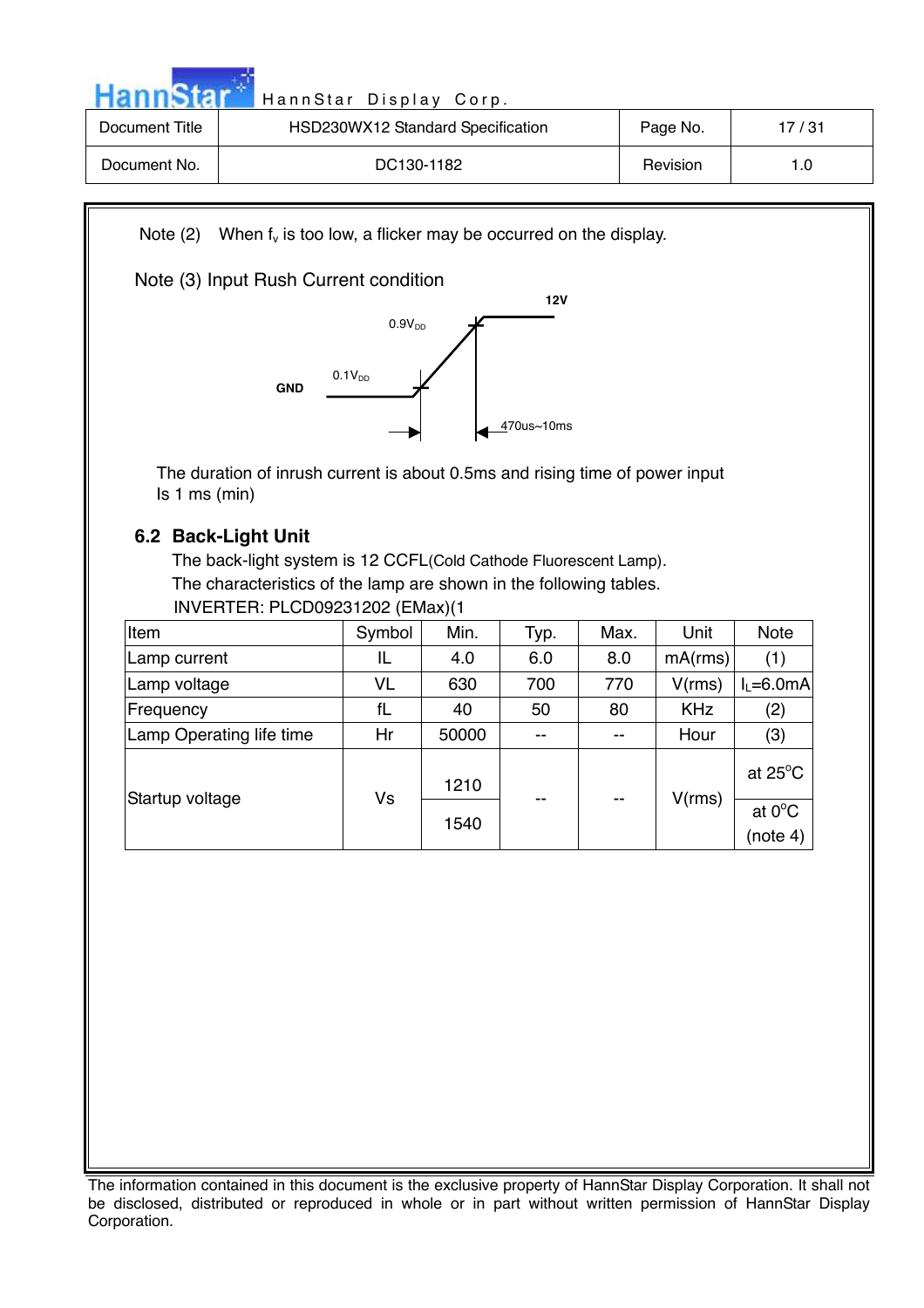|                | HannStar Display Corp.            |          |       |
|----------------|-----------------------------------|----------|-------|
| Document Title | HSD230WX12 Standard Specification | Page No. | 18/31 |
| Document No.   | DC130-1182                        | Revision | 1.0   |



The information contained in this document is the exclusive property of HannStar Display Corporation. It shall not be disclosed, distributed or reproduced in whole or in part without written permission of HannStar Display Corporation.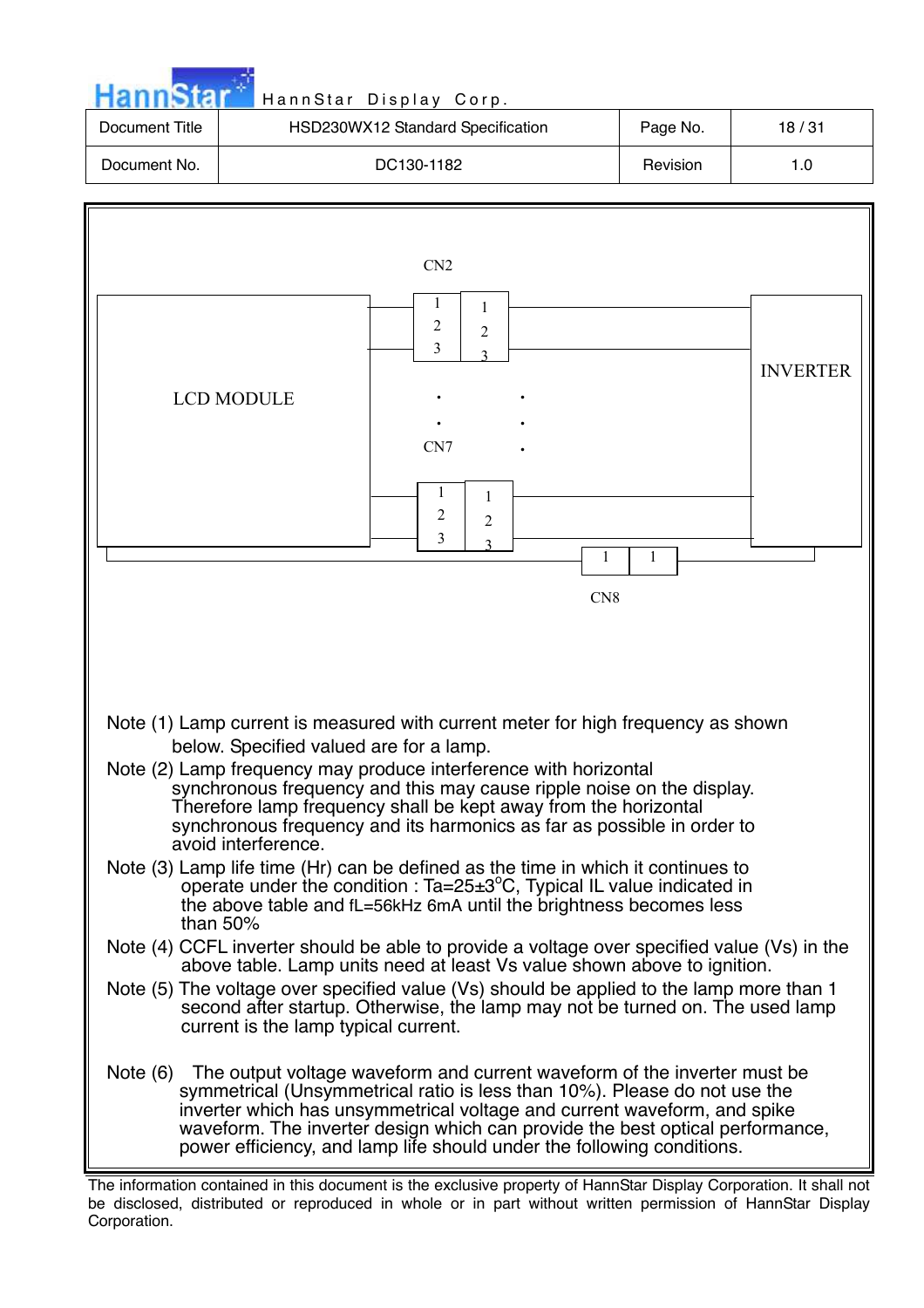| HannStar <sup>*</sup> |  |  |  |
|-----------------------|--|--|--|
|                       |  |  |  |
|                       |  |  |  |

| Document Title | HSD230WX12 Standard Specification | Page No. | 19/31 |
|----------------|-----------------------------------|----------|-------|
| Document No.   | DC130-1182                        | Revision |       |

- a. The asymmetry rate of the inverter waveform should be less than 10%.
- b. The distortion tae of the waveform should be within  $\sqrt{2}$ ±10%.
- c. The inverter output waveform should be better similar to the ideal sine wave.



Asymmetry rate =  $\text{IIp-I-pI}$  / Irms x 100% Distortion rate =  $lp$  (or  $l-p$ ) /  $l$ rms

# **6.3 Switching Characteristics for LVDS Receiver**

| Item                               | Symbol                | Min.             | Typ.     | Max.              | Unit       | Conditions                                     |
|------------------------------------|-----------------------|------------------|----------|-------------------|------------|------------------------------------------------|
| Differential Input High Threshold  | Vth                   |                  |          | 100               | mV         |                                                |
| Differential Input Low Threshold   | Vtl                   | $-100$           |          |                   | mV         | $VCM=1.2V$                                     |
|                                    |                       |                  |          | ±10               | uA         | $V_{\text{IN}} = 2.2 V, V_{\text{DD}} = 3.6 V$ |
| Input Current                      | <b>I<sub>IN</sub></b> |                  |          | ±10               | uA         | $V_{\text{IN}} = 0.6 V, V_{\text{DD}} = 3.6 V$ |
| Input Voltage Range (Signal ended) | $V_{\text{IN}}$       | 0.6              |          | 2.2               | v          |                                                |
| Differential input Voltage         | IV <sub>ID</sub> I    | 100              |          | 600               | v          |                                                |
| Common Mode Voltage Offset         | $V_{CM}$              | $0.6 + V_{1D}/2$ | $\equiv$ | 2.2- $ V_{1D} /2$ | v          |                                                |
| <b>Clock Frequency</b>             | fc                    |                  | 65       |                   | <b>MHz</b> |                                                |
| <b>LVDS Skew Margin</b>            | t <sub>RSKM</sub>     |                  |          | 400               | pS         | $V_{DD=}3.3V,25^{\circ}$ C<br>At fc=65MHz      |
| LVDS Input Clock Jitter Tolerance  |                       |                  |          | ±2.5              | $\%$       | center spread                                  |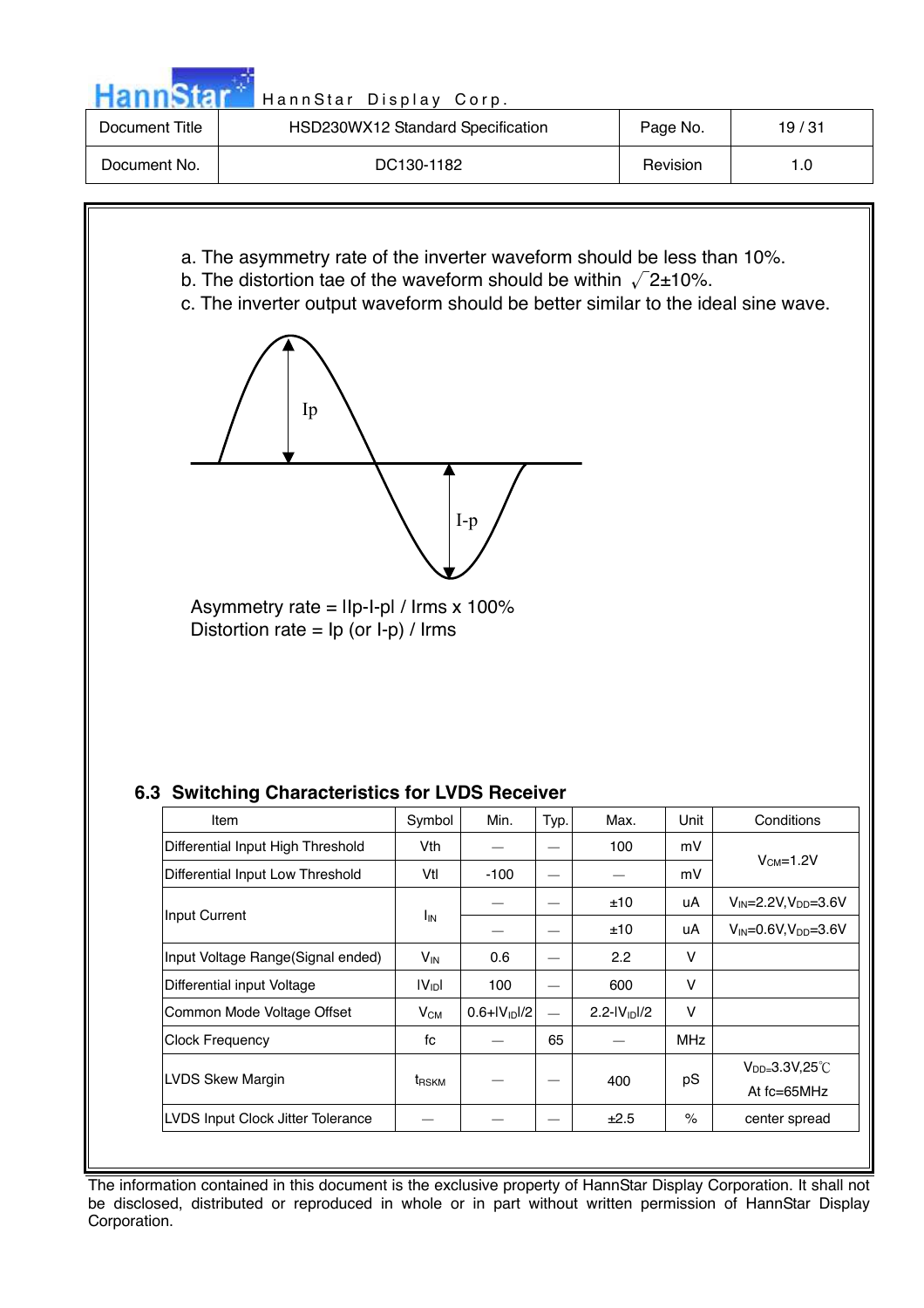

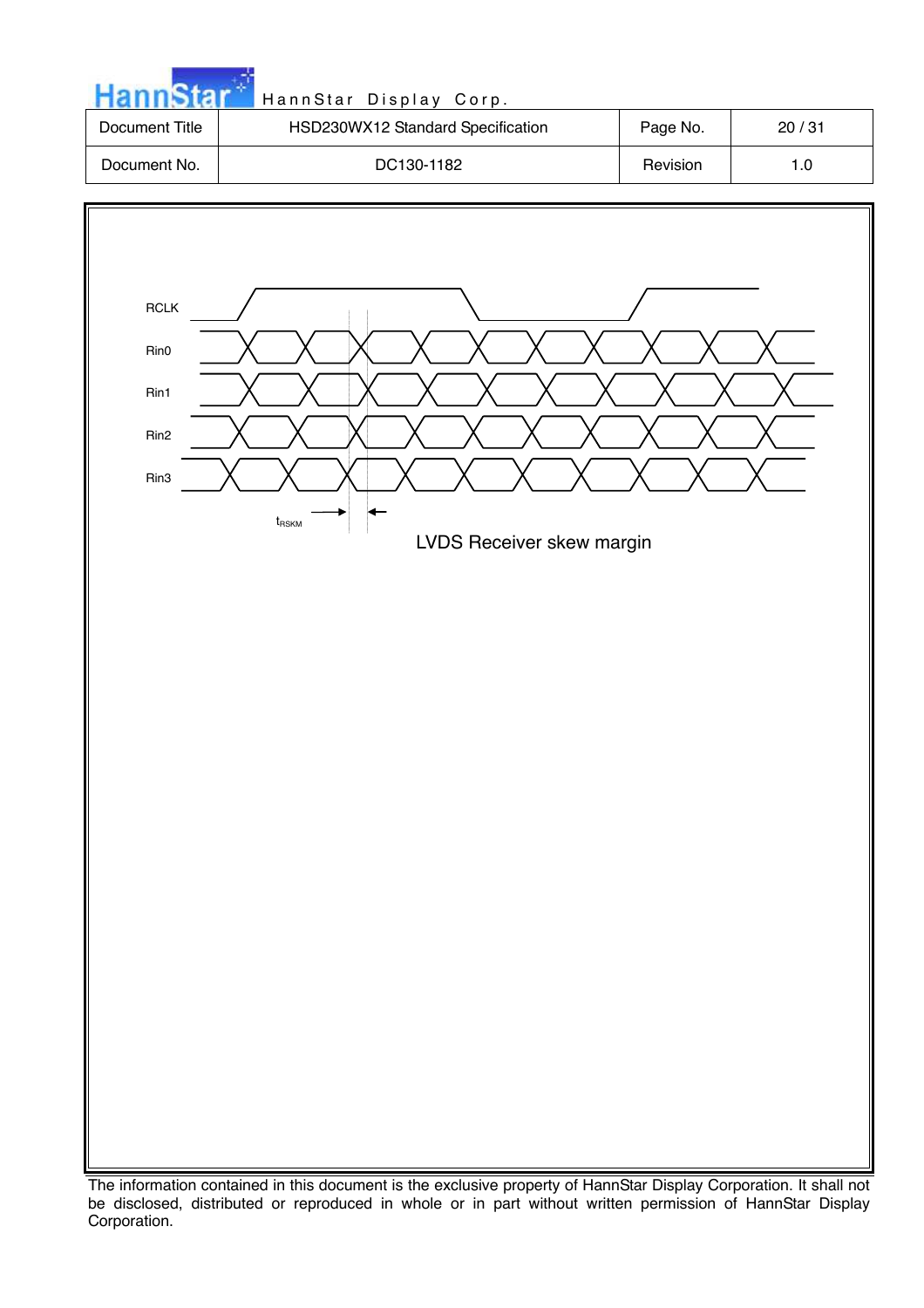| HannStar       | HannStar Display Corp.            |          |       |
|----------------|-----------------------------------|----------|-------|
| Document Title | HSD230WX12 Standard Specification | Page No. | 21/31 |
| Document No.   | DC130-1182                        | Revision | 1.0   |

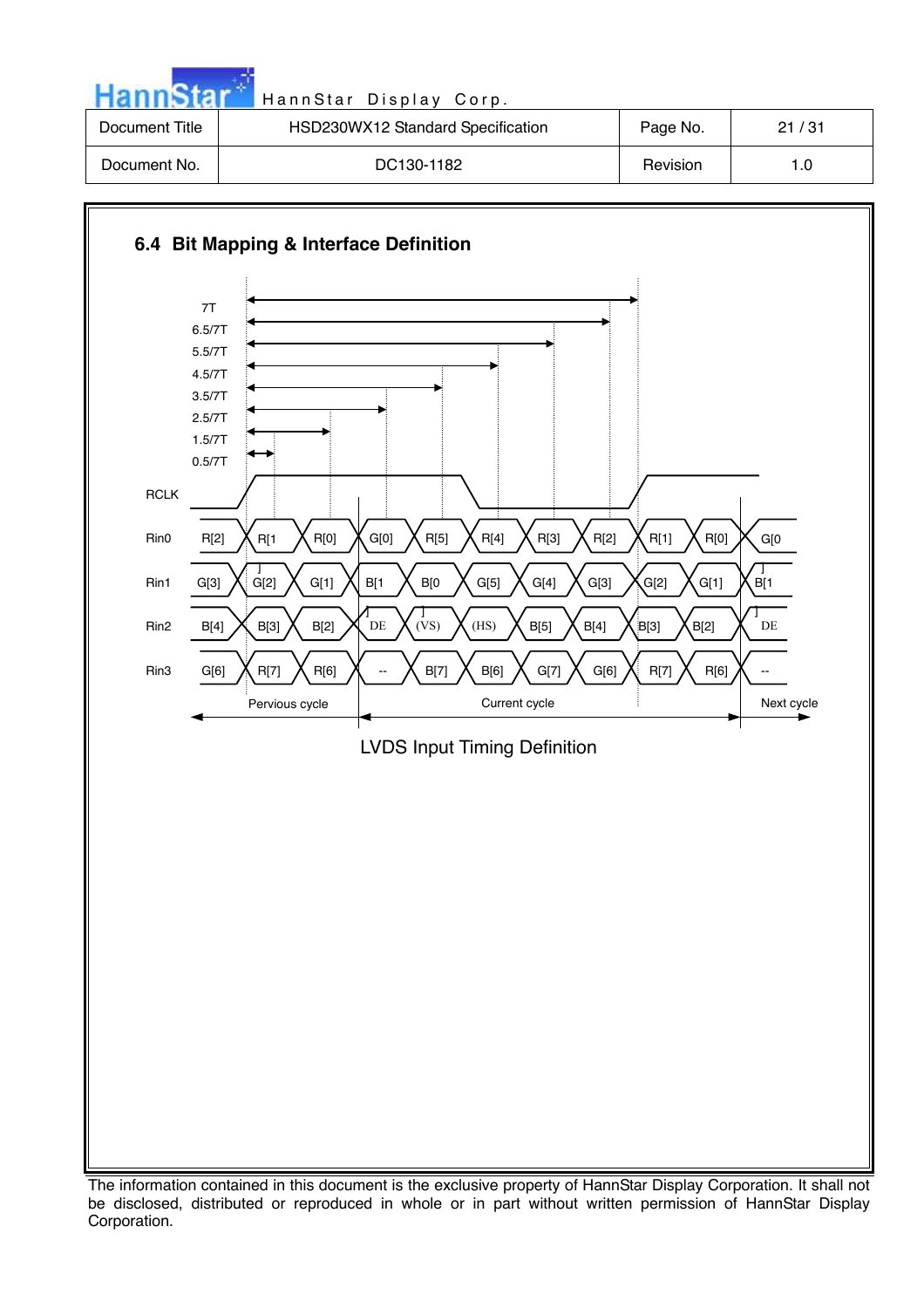| <b>HannStar</b> | HannStar Display Corp.            |          |       |
|-----------------|-----------------------------------|----------|-------|
| Document Title  | HSD230WX12 Standard Specification | Page No. | 22/31 |
| Document No.    | DC130-1182                        | Revision | 1.0   |

| Item             | Symbol | Min.    | Typ.    | Max.    | Unit | <b>Remarks</b> |
|------------------|--------|---------|---------|---------|------|----------------|
| Frame period     | t1     | 772xt3  | 806*t3  | 1024xt3 |      | 1) 5)          |
|                  |        |         | 16.7    |         | ms   |                |
| Vertical display | t2     |         | 768×t3  |         |      | 11)            |
| lterm            |        |         | 15.9    |         | ms   |                |
| One line         | t3     | 1300xt5 | 1344*t5 | 1688xt5 |      | 1) 5)          |
| Scanning time    |        |         | 20.7    |         | μS   |                |
| Horizontal       | ţ4     |         | 1280×t5 |         |      | 1)             |
| display term     |        |         | 19.7    |         | μS   |                |
| Clock period     | t5     |         | 15.4    |         | ns   | 5)             |

(frame rate=60Hz)

Note 1) Refer to TIMING CHART at page20, 21 and LVDS specification (DS90C385) by National Semiconductor Corporation.

Note 2) When ENAB is fixed to "H" level or "L" level after NCLK is supplied, the panel displays black with some flicker.

Note 3) If NCLK is fixed to "H" level or "L" level, for certain period while ENAB is supplied, the panel may be damaged.

Note 4) Do not make t1 and t3's fluctuate. If t1 or t3 is fluctuating, the panel displays black.

Note 5) Please adjust LCD operating signal timing and FL driving frequency, to optimize the display quality. There is a possibility that flicker is observed by the interference of LCD operating signal timing and FL driving condition (especially driving frequency).

The information contained in this document is the exclusive property of HannStar Display Corporation. It shall not be disclosed, distributed or reproduced in whole or in part without written permission of HannStar Display Corporation.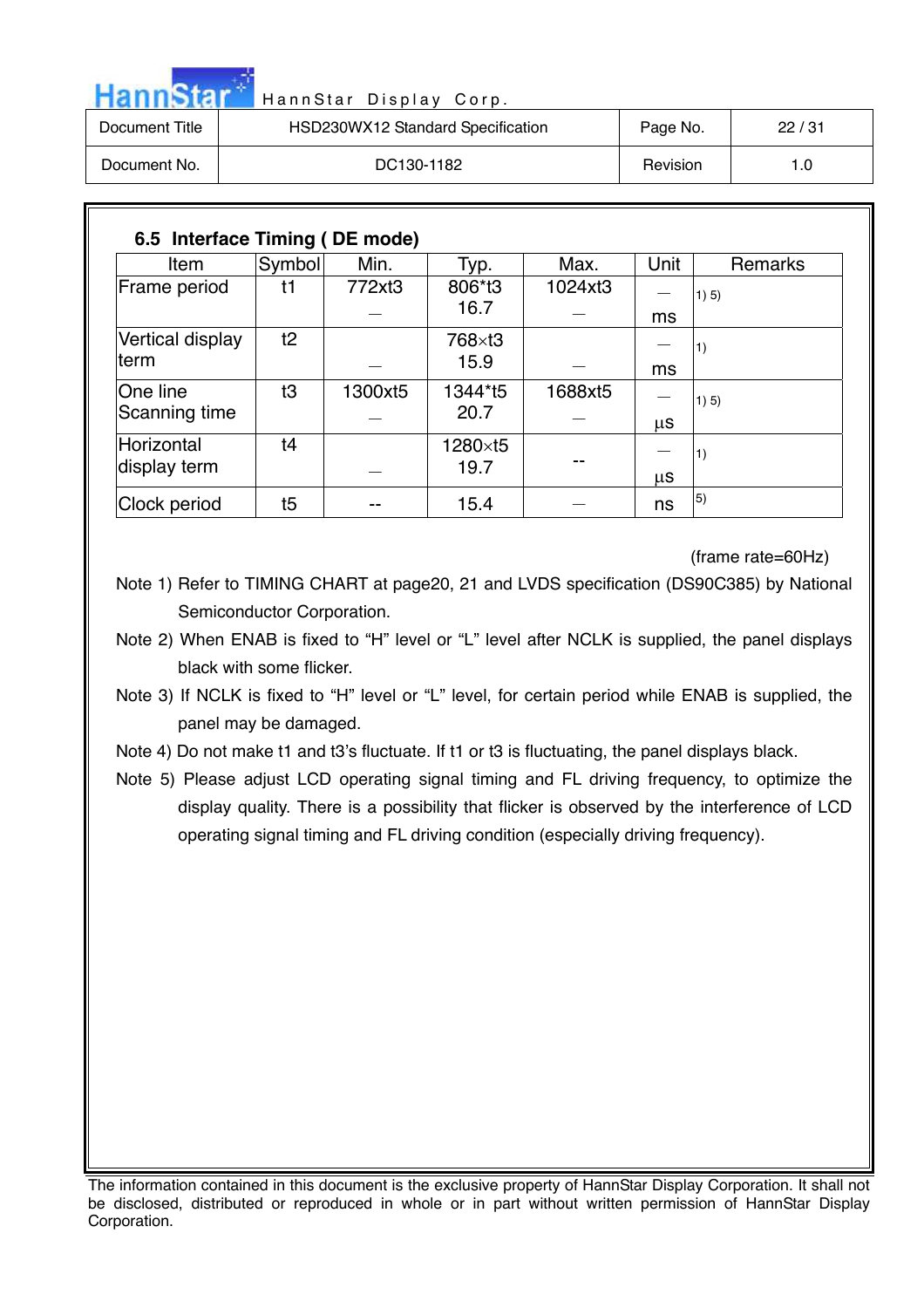

The information contained in this document is the exclusive property of HannStar Display Corporation. It shall not be disclosed, distributed or reproduced in whole or in part without written permission of HannStar Display Corporation.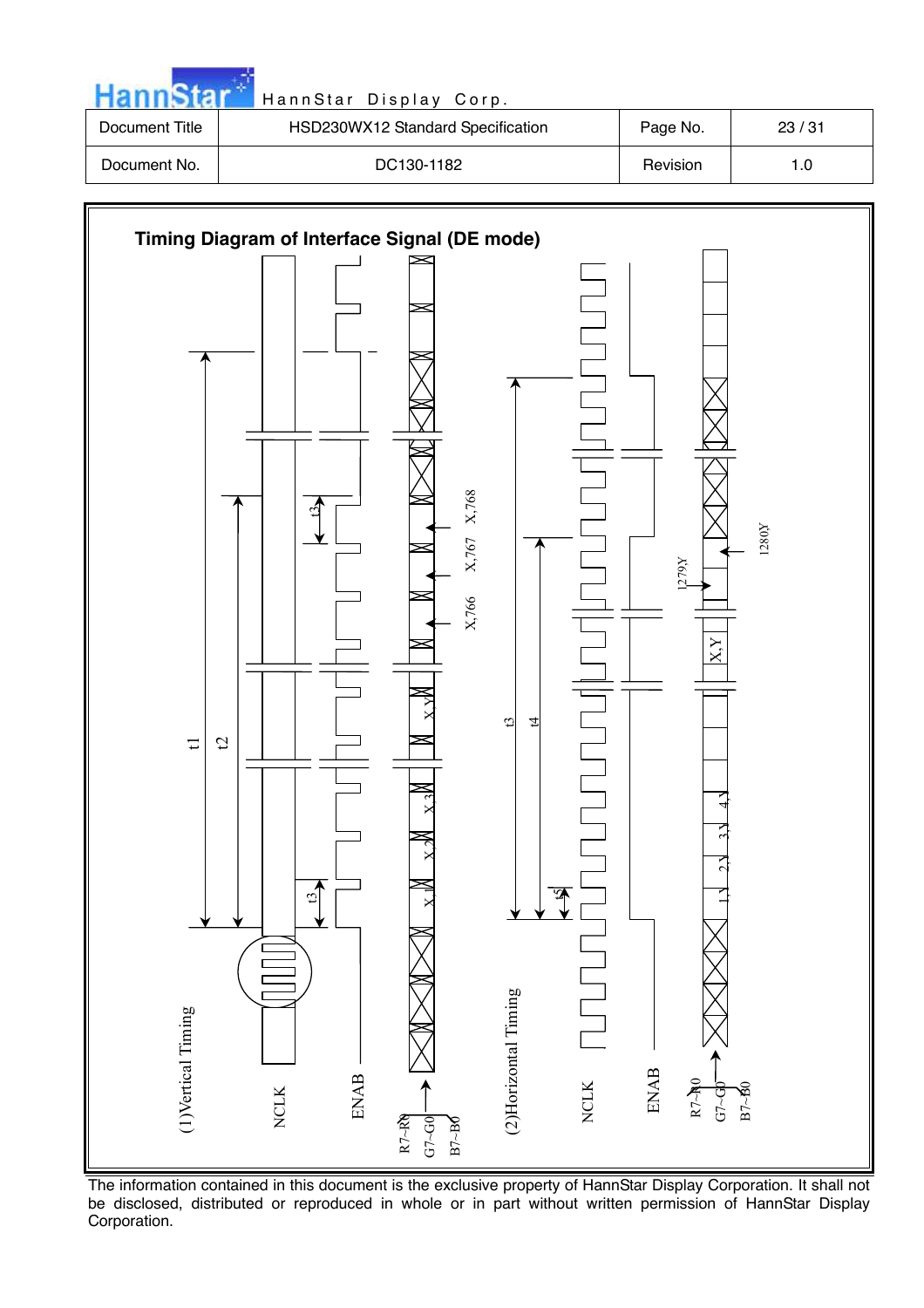|                | HannStar Display Corp.            |          |       |
|----------------|-----------------------------------|----------|-------|
| Document Title | HSD230WX12 Standard Specification | Page No. | 24/31 |
| Document No.   | DC130-1182                        | Revision | 1.0   |



#### **Power ON/OFF Sequence**

| Item | Min. | $\tau_{\text{VP}}$ . | Max. | Unit | Remark |
|------|------|----------------------|------|------|--------|
|      | 0.4  |                      | 10   | msec |        |
| Т2   |      |                      | 50   | msec |        |
| T3   |      |                      | 50   | msec |        |
| Τ4   | 1000 |                      |      | msec |        |
| T5   | 200  |                      |      | msec |        |
| Т6   | 200  |                      |      | msec |        |

#### **Note**

- (1) The supply voltage of the external system for the module input should be the same as the definition of VDD.
- (2) Apply the lamp volatge within the LCD operation range. When the back-light turns on before the LCD operation or the LCD truns off before the back-light turns off. the display may momentarily become white
- (3) In case of VDD = off level, please keep the level of input signal on the low or keep a high impedance.
- (4) T4 should be measured after the module has been fully discharged between power off and on period.
- (5) Interface signal shall not be kept at high impedance when the power is on.

The information contained in this document is the exclusive property of HannStar Display Corporation. It shall not be disclosed, distributed or reproduced in whole or in part without written permission of HannStar Display Corporation.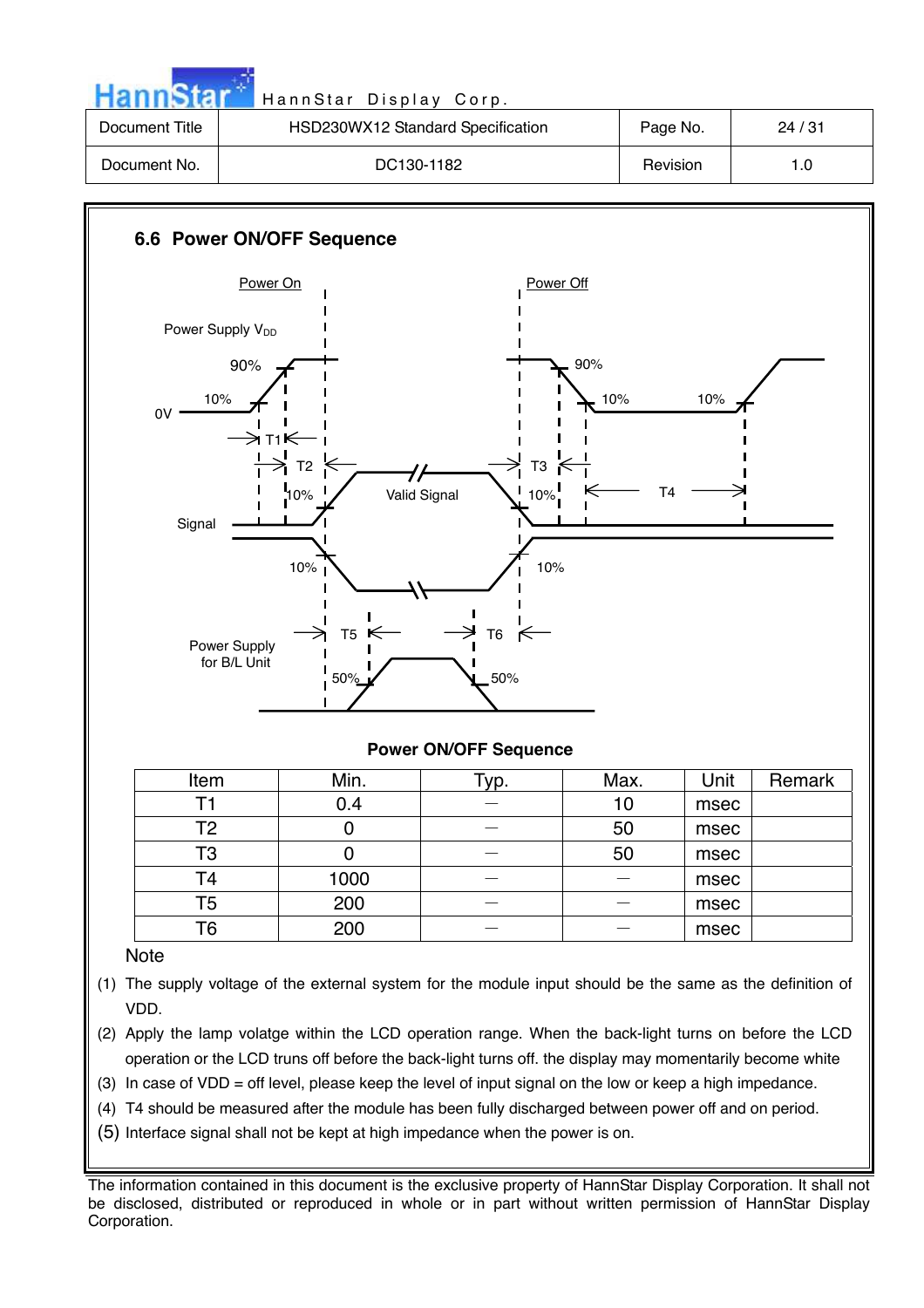

The information contained in this document is the exclusive property of HannStar Display Corporation. It shall not be disclosed, distributed or reproduced in whole or in part without written permission of HannStar Display Corporation.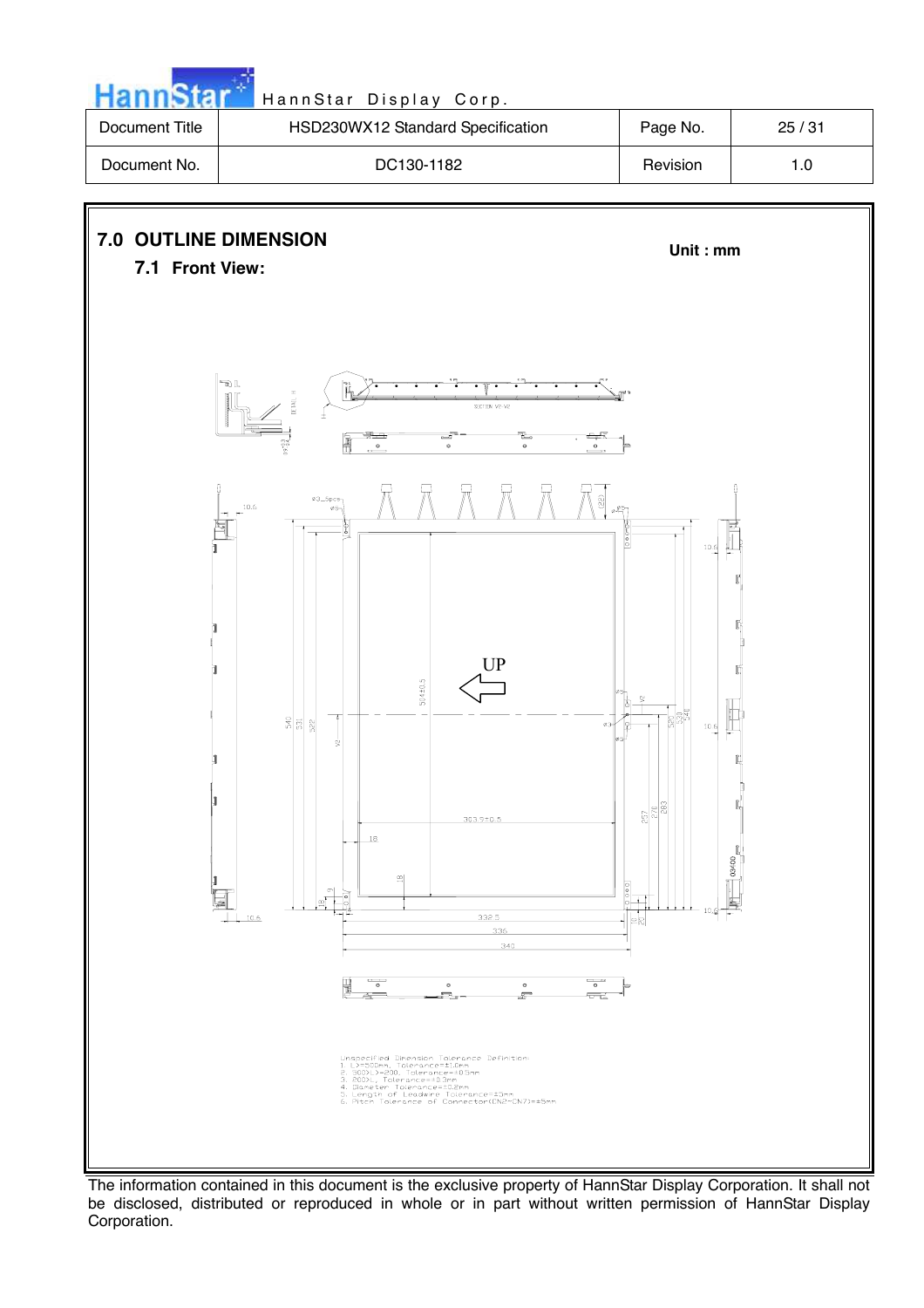| Document Title | HSD230WX12 Standard Specification                                                                                                                                                                                                                                                                                                                                                                                                                                                                                                                                                                                                                                                                                                                                     | Page No.                                   | 26/31 |
|----------------|-----------------------------------------------------------------------------------------------------------------------------------------------------------------------------------------------------------------------------------------------------------------------------------------------------------------------------------------------------------------------------------------------------------------------------------------------------------------------------------------------------------------------------------------------------------------------------------------------------------------------------------------------------------------------------------------------------------------------------------------------------------------------|--------------------------------------------|-------|
| Document No.   | DC130-1182                                                                                                                                                                                                                                                                                                                                                                                                                                                                                                                                                                                                                                                                                                                                                            | Revision                                   | $1.0$ |
| 7.2 Back View: | 310<br>$\overline{218}$<br>$\frac{215}{210}$<br>$\overline{130}$<br>30 <sub>1</sub><br>動<br>عا<br>$\bullet$ 0 0<br>$\approx$<br>$\circ$<br>$\circ$ $\circ$<br>α<br>$\circ \circ \circ$<br>$\circ$ $\circ$ $\circ$<br>直<br>$\frac{1}{2}$<br>의<br>$\Box^{^{\circ}}$<br>CN1<br>270<br>$\frac{1}{p}$<br>Ď<br>$\mathbf \alpha$<br>$\sqrt{2}$<br>$\boxdot$<br><b>I</b> IP<br>$\daleth$<br>F<br>$\boxed{\circ}$<br>匜<br>恒<br>lc<br>Ċ<br>$\label{eq:2.1} \mathbf{L}=\mathbf{L}=\mathbf{L}=-\mathbf{L}$<br>$\, {\bf B}$ –<br>$B -$<br>$rac{(59.2 + 0.0)}{90.5}$<br>ಸ<br>$\stackrel{\bullet}{=}$<br>ြီ<br>₽<br>$n = 1$<br>╦<br>15 M M M<br>$\overline{\phantom{a}}$<br>ਧਰ<br>46<br>H<br>Enz<br>$\frac{14}{100}$<br>$\frac{1}{2}$<br>$\frac{14}{15}$<br>$CNP$<br>$CNP$<br>$75.6$ | 370<br>$\frac{5}{4}$<br>L95<br>B-B Section |       |

الأولى المستند

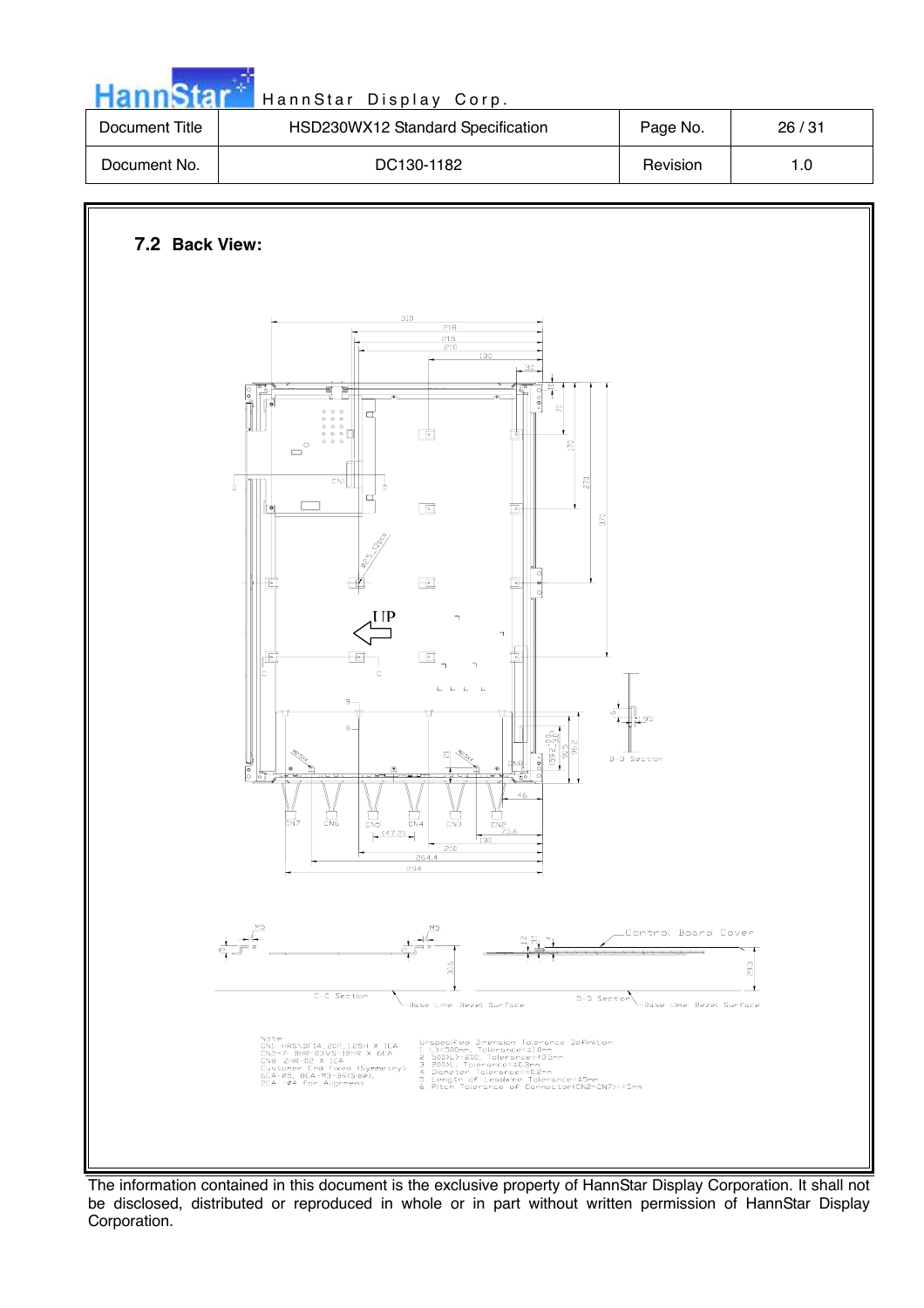

| Document Title | HSD230WX12 Standard Specification | Page No. | 27/31 |
|----------------|-----------------------------------|----------|-------|
| Document No.   | DC130-1182                        | Revision | 1.0   |

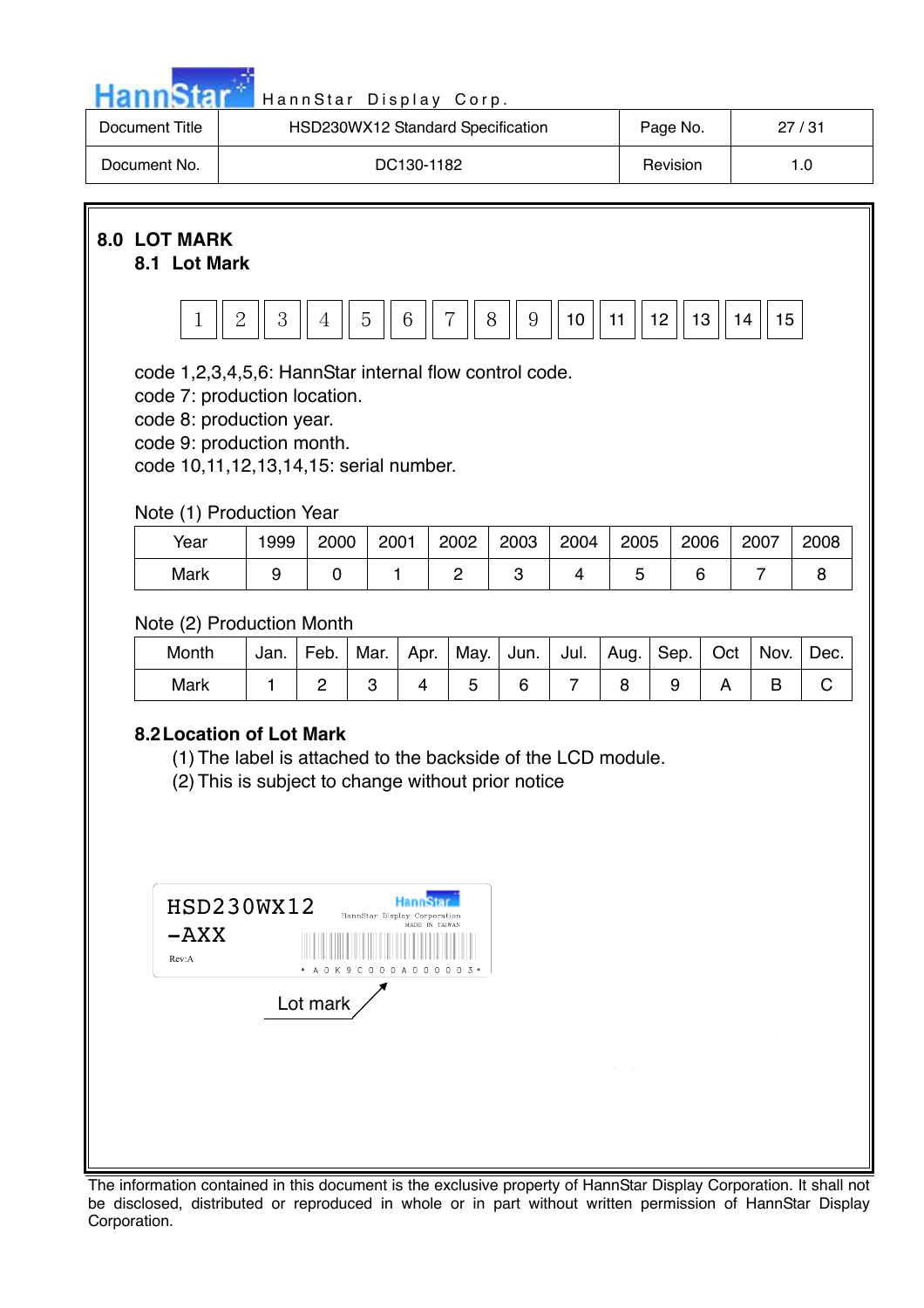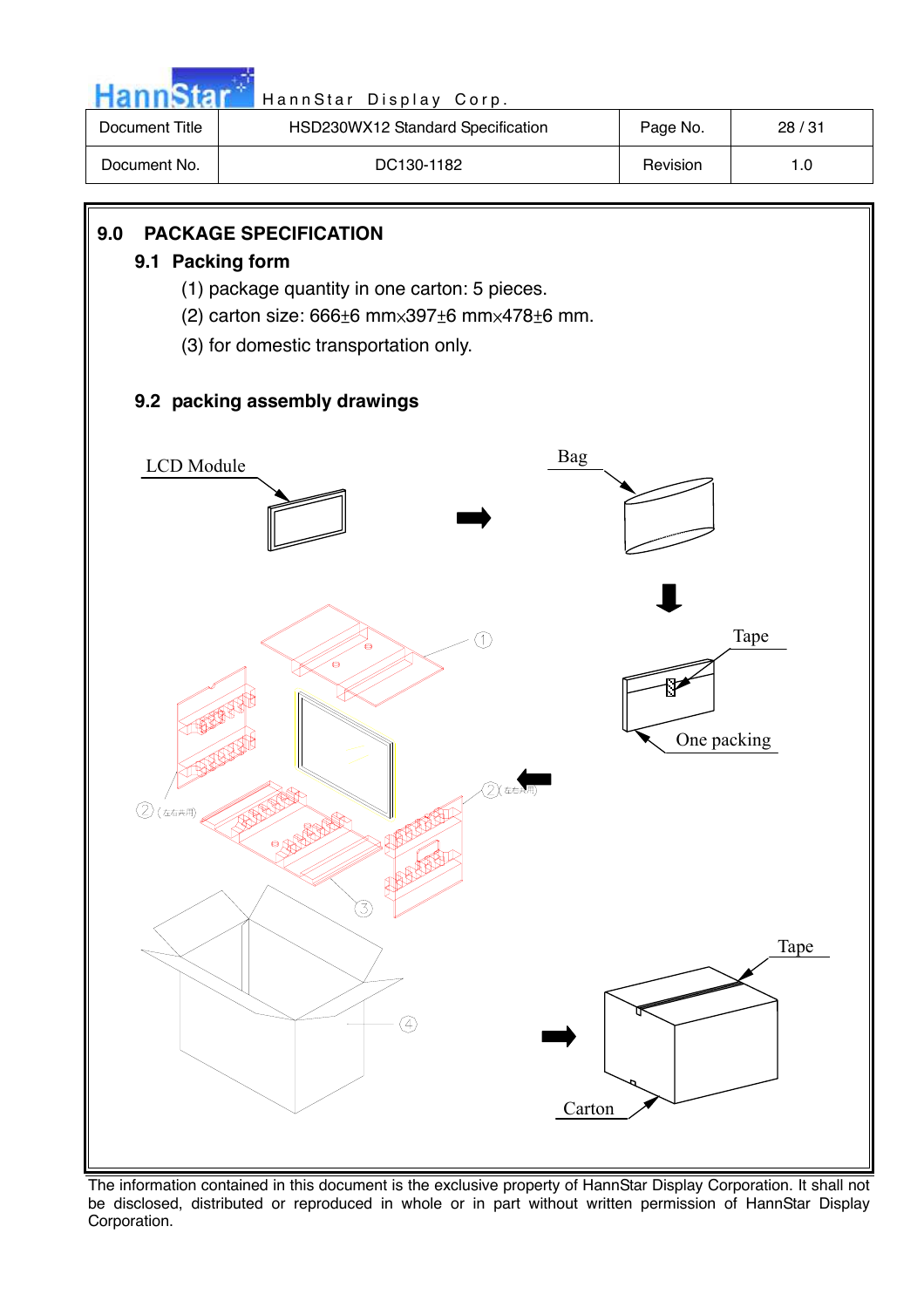| <b>HannStar</b> | HannStar Display Corp.            |          |       |
|-----------------|-----------------------------------|----------|-------|
| Document Title  | HSD230WX12 Standard Specification | Page No. | 29/31 |
| Document No.    | DC130-1182                        | Revision | 1.0   |



The information contained in this document is the exclusive property of HannStar Display Corporation. It shall not be disclosed, distributed or reproduced in whole or in part without written permission of HannStar Display Corporation.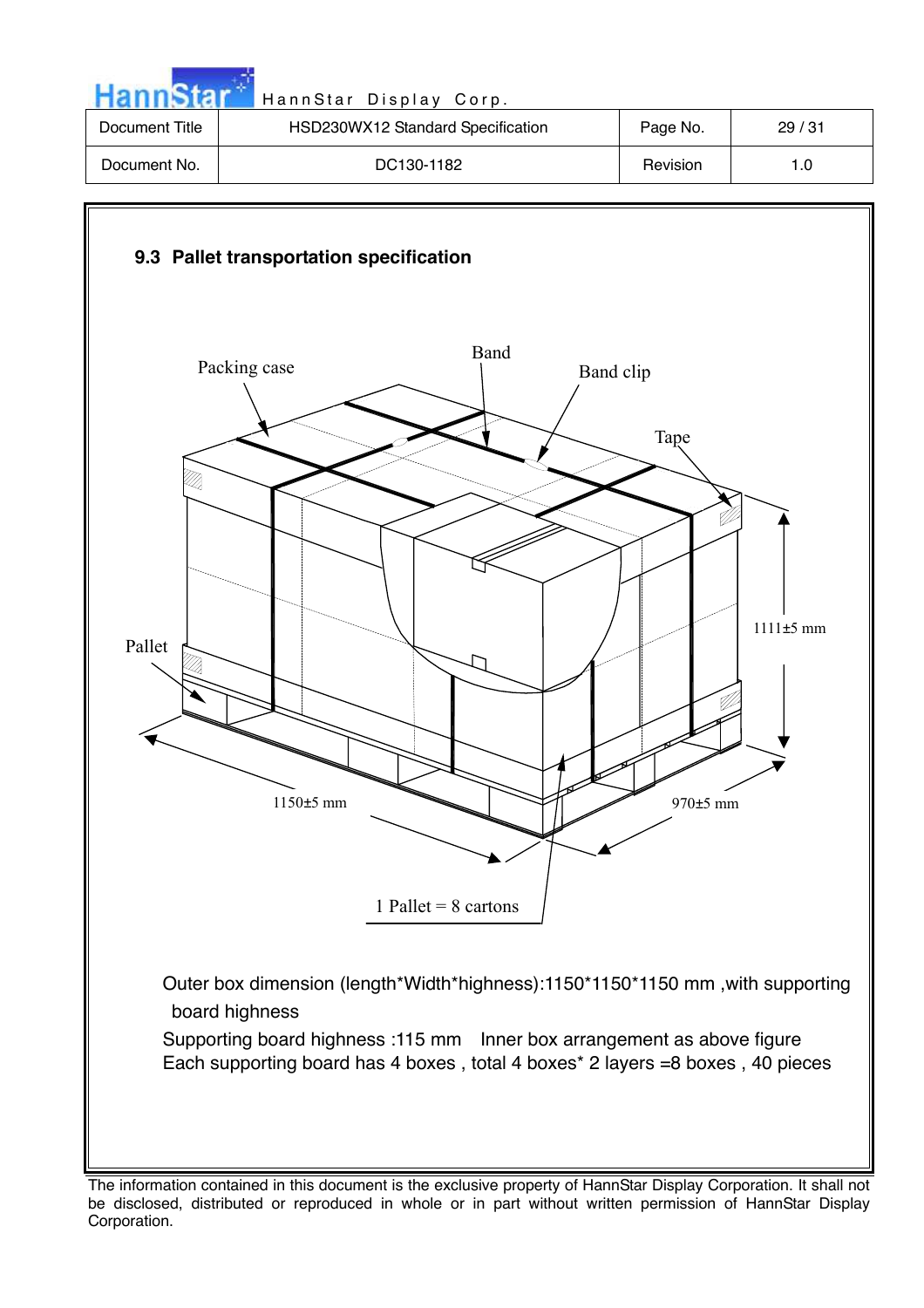

| Document Title | HSD230WX12 Standard Specification | Page No. | 30/31 |
|----------------|-----------------------------------|----------|-------|
| Document No.   | DC130-1182                        | Revision | 1.0   |

# **10.0 GENERAL PRECAUTION**

## **10.1 Use Restriction**

This product is not authorized for use in life supporting systems, aircraft navigation control systems, military systems and any other application where performance failure could be life threatening or otherwise catastrophic.

# **10.2 Disassembling or Modification**

Do not disassemble or modify the module. It may damage sensitive parts inside LCD module, and may cause scratches or dust on the display. HannStar does not warrant the module, if customers disassemble or modify the module.

## **10.3 Breakage of LCD Panel**

- 10.3.1 If LCD panel is broken and liquid crystal spills out, do not ingest or inhale liquid crystal, and do not contact liquid crystal with skin.
- 10.3.2 If liquid crystal contacts mouth or eyes, rinse out with water immediately.
- 10.3.3 If liquid crystal contacts skin or cloths, wash it off immediately with alcohol and rinse thoroughly with water.
- 10.3.4 Handle carefully with chips of glass that may cause injury, when the glass is broken.

## **10.4 Electric Shock**

- 10.4.1 Disconnect power supply before handling LCD module.
- 10.4.2 Do not pull or fold the CCFL cable.
- 10.4.3 Do not touch the parts inside LCD modules and the fluorescent lamp's connector or cables in order to prevent electric shock.

# **10.5 Absolute Maximum Ratings and Power Protection Circuit**

- 10.5.1 Do not exceed the absolute maximum rating values, such as the supply voltage variation, input voltage variation, variation in parts' parameters, environmental temperature, etc., otherwise LCD module may be damaged.
- 10.5.2 Please do not leave LCD module in the environment of high humidity and high temperature for a long time.
- 10.5.3 It's recommended employing protection circuit for power supply.

# **10.6 Operation**

- 10.6.1 Do not touch, push or rub the polarizer with anything harder than HB pencil lead. Use fingerstalls of soft gloves in order to keep clean display quality, when persons
- 10.6.2 Handle the LCD module for incoming inspection or assembly.
- 10.6.3 When the surface is dusty, please wipe gently with absorbent cotton or other soft material.
- 10.6.4 Wipe off saliva or water drops as soon as possible. If saliva or water drops contact with polarizer for a long time, they may causes deformation or color fading.
- 10.6.5 When cleaning the adhesives, please use absorbent cotton wetted with a little petroleum benzene or other adequate solvent.

The information contained in this document is the exclusive property of HannStar Display Corporation. It shall not be disclosed, distributed or reproduced in whole or in part without written permission of HannStar Display Corporation.